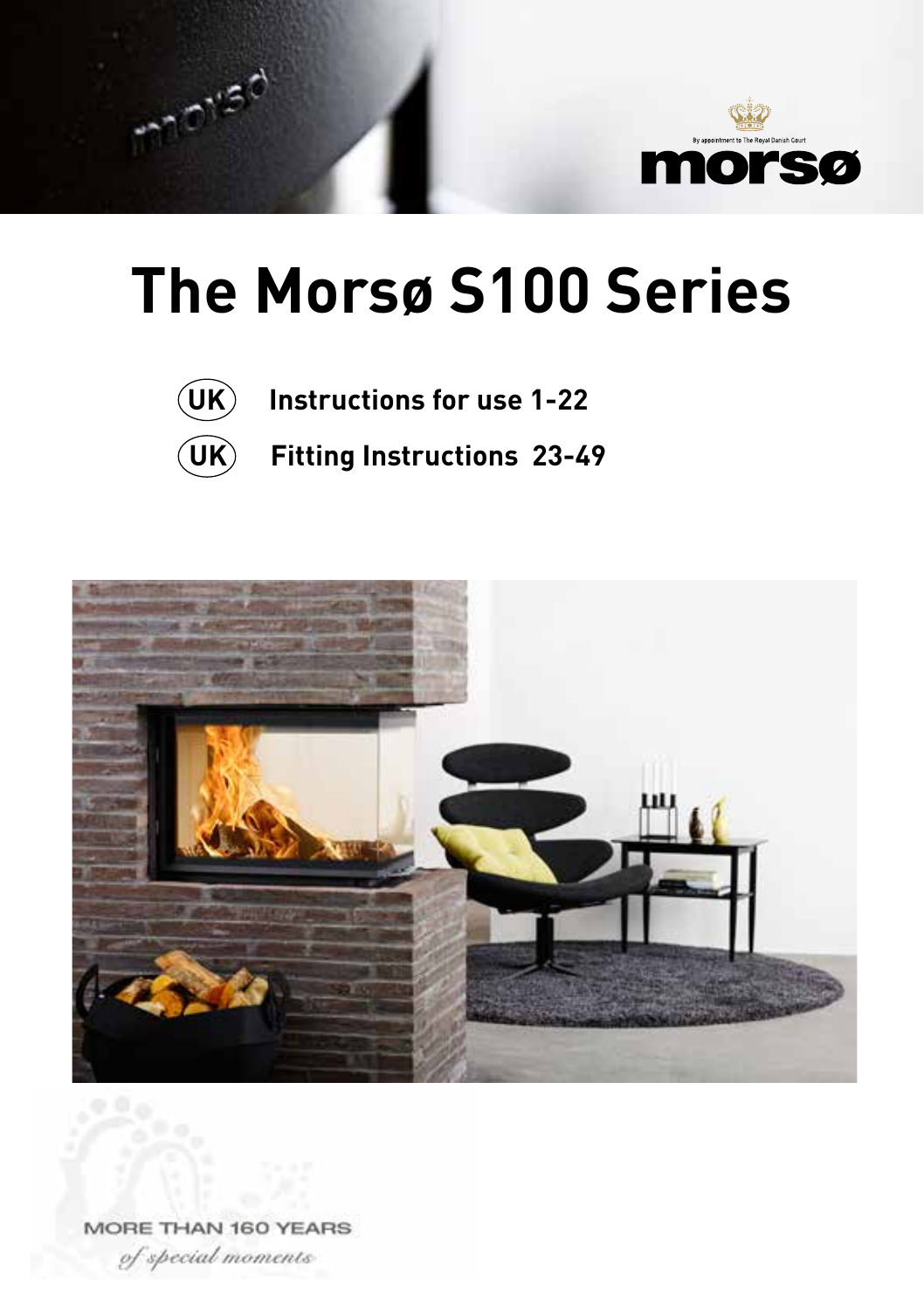## **Contents**

| 1.  |  |
|-----|--|
| 2.  |  |
| 3.  |  |
| 4.  |  |
| 5.  |  |
| 6.  |  |
| 7.  |  |
| 8.  |  |
| 9.  |  |
| 10. |  |
| 11. |  |
| 12. |  |
| 13. |  |
| 14. |  |
| 15. |  |
| 16. |  |
| 17. |  |
| 18. |  |
| 19. |  |
| 20. |  |
|     |  |

## **2. Insert types**

These instructions describe the function of the fireplace inserts listed below:

/ONE-SIDED

## **Morsø S100-12**

Width (inbuilt) 1196 mm<br>
Height (inbuilt) 1168-1368 mm Height (inbuilt) 1168-1368 mm<br>Depth (inbuilt) 573 mm Depth (inbuilt) 573 mm<br>Weight 267 kg Weight 267 kg<br>
267 kg<br>
212 kW Output<br>Flue pipe Fresh air pipe

 $\emptyset$ 180 mm<br> $\emptyset$ 150 mm



Adapter fitting Ø180-Ø150 mm

Optional accessories:

Stainless decorative frame Heat storage side/back + top

## **1. Introduction**

•You have chosen a high-quality Morsø insert - thank you for trusting us. Using and maintaining your fireplace correctly (by following these instructions) will ensure your fireplace functions without problem for a long time to come. Please read these instructions carefully.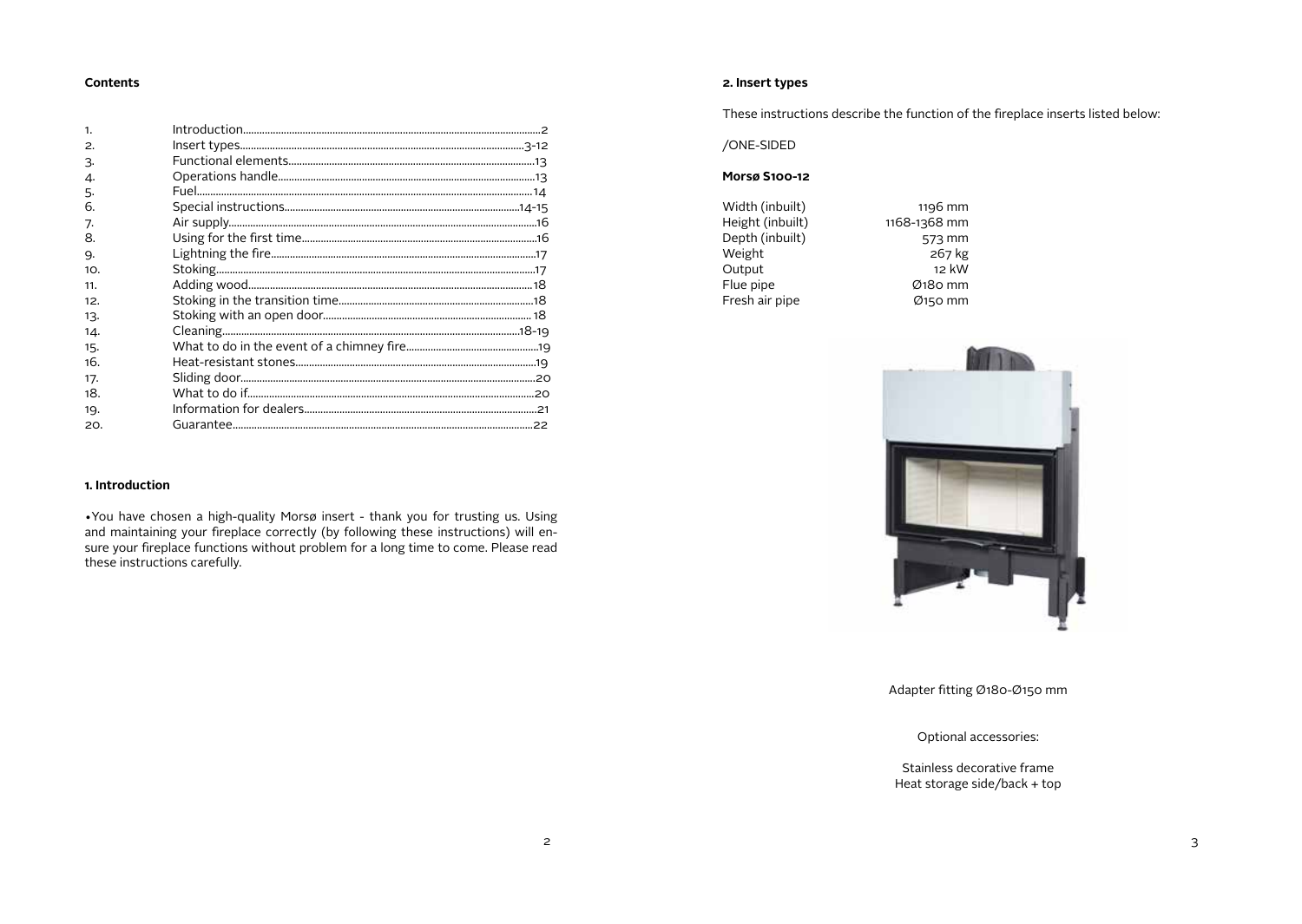## /ONE-SIDED

## **Morsø S101-11**

| Width (inbuilt)  |  |
|------------------|--|
| Height (inbuilt) |  |
| Depth (inbuilt)  |  |
| Weight           |  |
| Output           |  |
| Flue pipe        |  |
| Fresh air pipe   |  |

795 mm 1305-1505 mm 537 mm ss,<br>135 kg  $10 \text{ kW}$  $Ø$ 180 mm  $Ø125$  mm



Adapter fitting Ø180-Ø150 mm

Optional accessories:

Stainless decorative frame Heat storage side/back + top Grille + Ash pan

## /ONE-SIDED

## **Morsø S101-12**

| Width (inbuilt)  | 805 mm       |
|------------------|--------------|
| Height (inbuilt) | 1339-1539 mm |
| Depth (inbuilt)  | 602 mm       |
| Weight           | 156 kg       |
| Output           | 10 kW        |
| Flue pipe        | Ø180 mm      |
| Fresh air pipe   | $Ø$ 125 mm   |



Adapter fitting Ø180-Ø150 mm

Optional accessories:

Stainless decorative frame Heat storage side/back + top Grille + Ash pan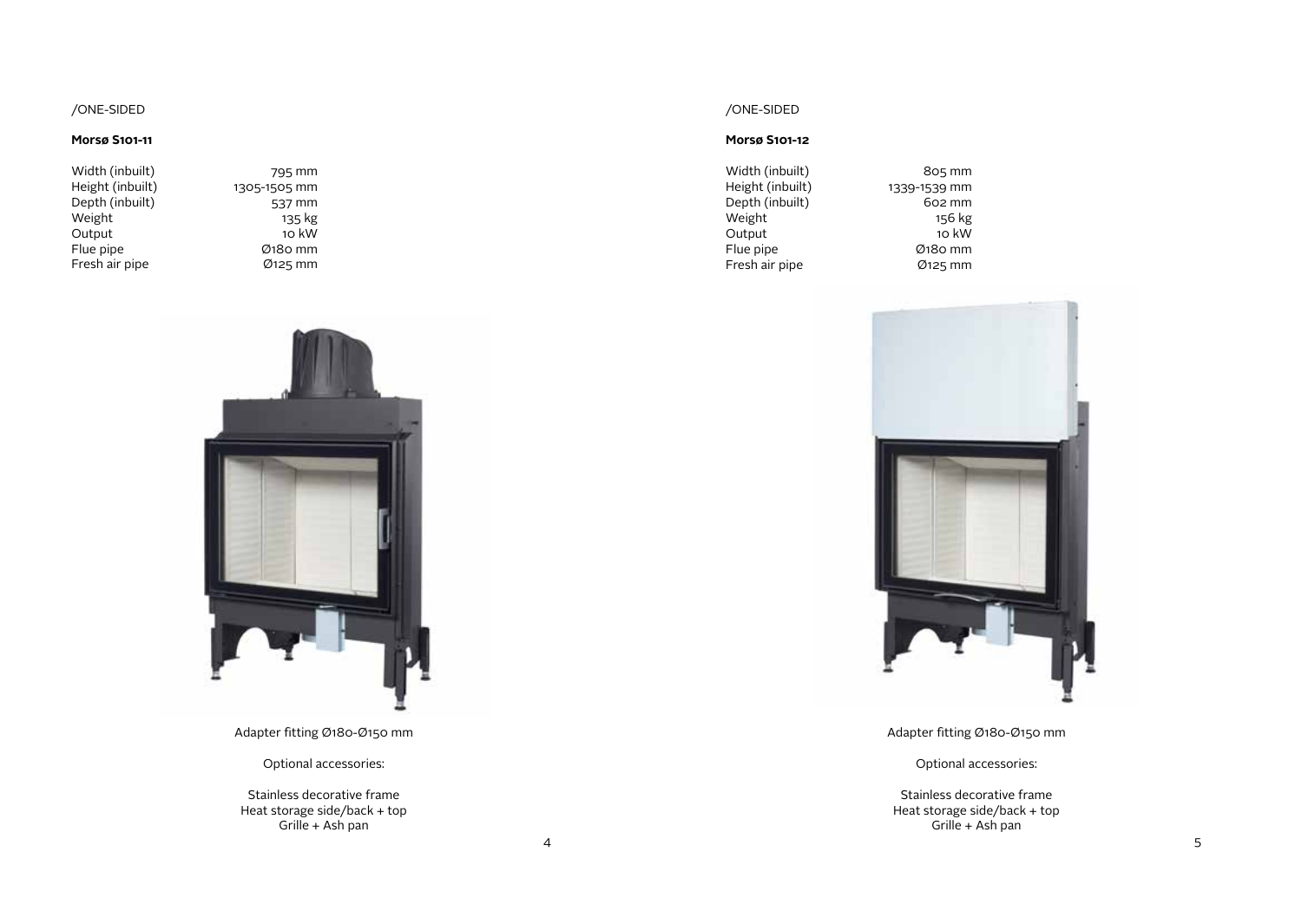## /TWO-SIDED

## **Morsø S120-21**

| Width (inbuilt)  |      |
|------------------|------|
| Height (inbuilt) | 1124 |
| Depth (inbuilt)  |      |
| Weight           |      |
| Output           |      |
| Flue pipe        |      |
| Fresh air pipe   |      |
|                  |      |

773 mm  $4$ -1324 mm  $511$  mm 130 kg  $\overline{10}$  kW  $Ø$ 180 mm  $Ø$ 125 mm



Adapter fitting Ø180-Ø150 mm

Optional accessories:

Stainless decorative frame Heat storage top Grille + Ash pan

## /TWO-SIDED

## **Morsø S120-22**

| Bredde (indbyg.) | 800 mm       |
|------------------|--------------|
| Width (inbuilt)  | 800 mm       |
| Height (inbuilt) | 1125-1325 mm |
| Depth (inbuilt)  | 537 mm       |
| Weight           | 129 kg       |
| Output           | 10 kW        |
| Flue pipe        | Ø180 mm      |
| Fresh air pipe   | Ø125 mm      |



Adapter fitting Ø180-Ø150 mm

Optional accessories: Stainless decorative frame Heat storage top Grille + Ash pan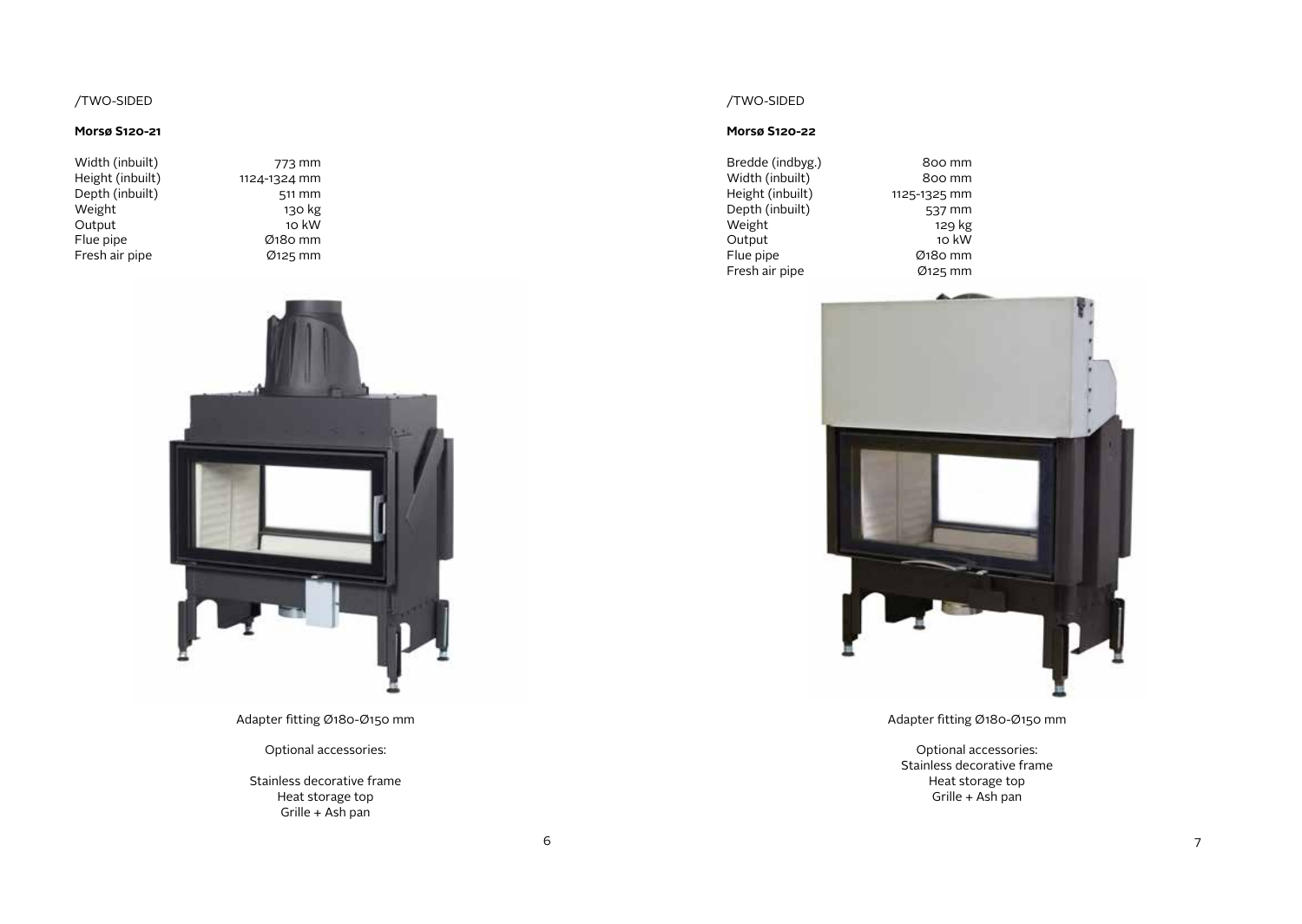## /TWO-SIDED

## **Morsø S122-22**

| Width (inbuilt)  | $963$ mm     |
|------------------|--------------|
| Height (inbuilt) | 1358-1558 mm |
| Depth (inbuilt)  | 543 mm       |
| Weight           | 264 kg       |
| Output           | 10 kW        |
| Flue pipe        | $Ø$ 180 mm   |
| Fresh air pipe   | Ø150 mm      |

 $543$  mm  $264$  kg  $10$  kW  $Ø$ 180 mm  $\emptyset$ 150 mm



Adapter fitting Ø180-Ø150 mm

Optional accessories:

Stainless decorative frame Heat storage top

## /CORNER

## **Morsø S140-41**

| Width (inbuilt)  | $613 \text{ mm}$ |
|------------------|------------------|
| Height (inbuilt) | 1290-1490 mm     |
| Depth (inbuilt)  | $613$ mm         |
| Weight           | 109 kg           |
| Output           | 7 kW             |
| Flue pipe        | Ø180 mm          |
| Fresh air pipe   | Ø125 mm          |



Adapter fitting Ø180-Ø150 mm

Optional accessories:

Stainless decorative frame Heat storage sides + top Grille + Ash pan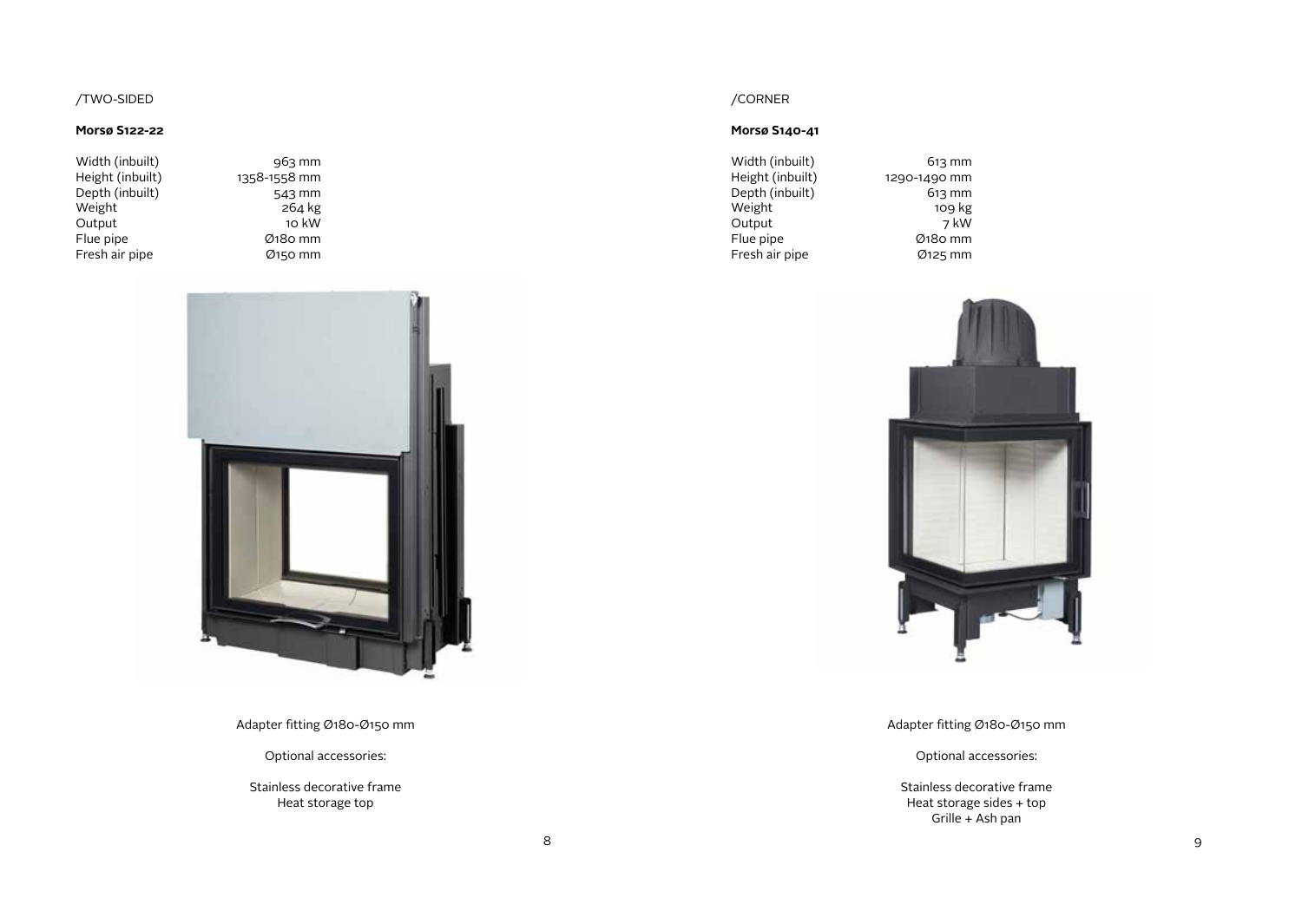## /CORNER

## **Morsø S140-42**

| Width (inbuilt)  |
|------------------|
| Height (inbuilt) |
| Depth (inbuilt)  |
| Weight           |
| Output           |
| Flue pipe        |
| Fresh air pipe   |

674 mm  $1290 - 1490$  mm  $674$  mm 157 kg  $7$  kW  $\overline{O}$ 180 mm  $Ø$ 125 mm



Adapter fitting Ø180-Ø150 mm

Optional accessories:

Stainless decorative frame Heat storage sides + top

## /THREE-SIDED

## **Morsø S160-32**

| Width (inbuilt)  |
|------------------|
| Height (inbuilt) |
| Depth (inbuilt)  |
| Weight           |
| Output           |
| Flue pipe        |
| Fresh air pipe   |
|                  |

550 mm 1395-1525 mm  $912$  mm  $258$  kg  $12.6$  kW  $\overline{0}$ 180 mm  $\emptyset$ 150 mm



Adapter fitting Ø180-Ø150 mm

Optional accessories:

Support stand Stainless decorative frame Heat storage top Grille + Ash pan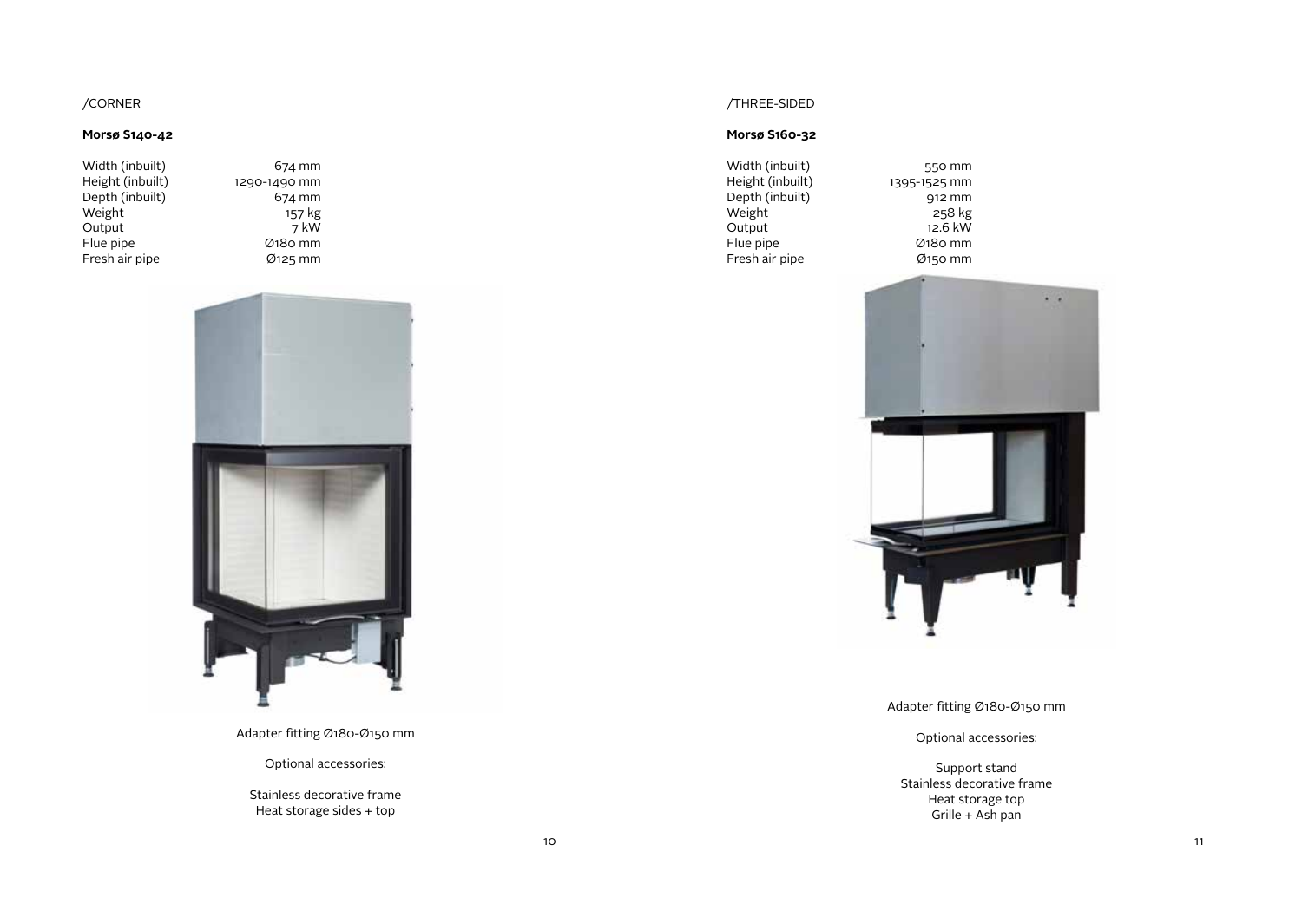## /THREE-SIDED

## **Morsø S161-32**

Width (inbuilt) 550 mm Height (inbuilt) 1395-1525 mm Depth (inbuilt) 700 mm<br>Weight 217 kg Weight 217 kg<br>Output 217 kg<br>Output 10 kW Output<br>Flue pipe  $F$ resh air pipe

 $\emptyset$ 180 mm<br> $\emptyset$ 150 mm



Adapter fitting Ø180-Ø150 mm

Optional accessories:

Support stand Stainless decorative frame Heat storage top Grille + Ash pan

The S100 series is known for being extremely easy to use.

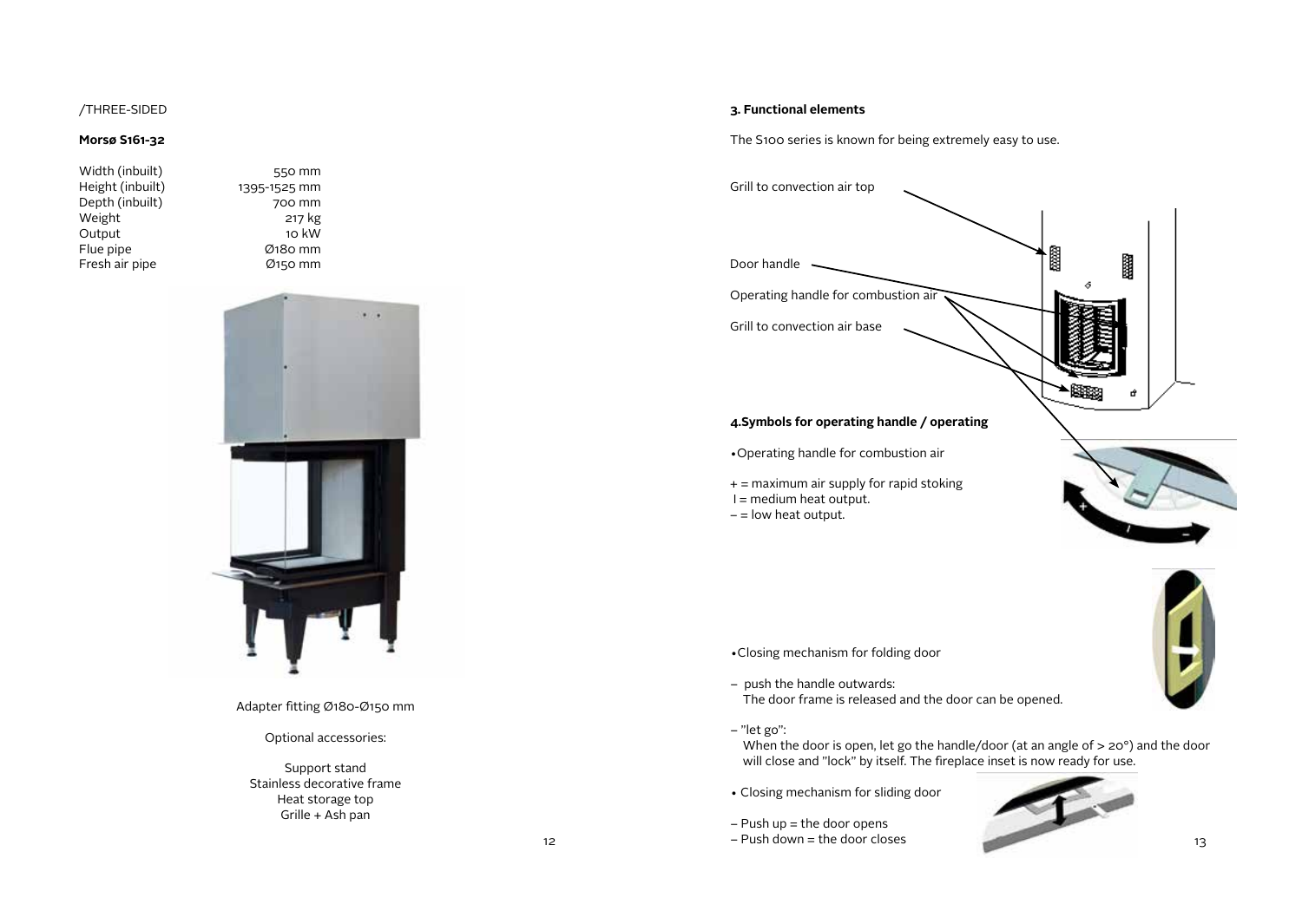## **5. Fuel - Wood**

•Permitted fuel

 Dry, well-stored untreated wood (preferably hardwood), wood briquettes. •Clean combustion

 The wood must be dry (relative moisture content < 15%) and untreated. In addition, the correct amount of wood must be burnt to achieve clean combustion with low emis-

sions.

•Damp wood produces a low heat value and the surfaces inside the fireplace inset will quickly become sooted over. A light layer of soot after 2-3 times of use is however normal.

**•The guarantee is no longer valid if the incorrect fuel is used!**

**6. Special instructions**

**•** Please note that the surfaces of the fireplace inset can become very hot during use. We recommend wearing protective gloves when operating the fireplace insert. Please make children aware of the dangers and keep them away from the fireplace inset when in use.

• To stop the fireplace insert from overheating, do not close the air grates when stoking.

• A maximum amount of wood has been calculated for each fireplace insert. Larger amounts than those stated can lead to overheating, which can damage the fireplace insert!

#### **Maximum amount of wood:**

| Morsø S100-12             | $3.4$ kg/hour |
|---------------------------|---------------|
| Morsø S101-11 and S101-12 | 3.2 kg/hour   |
| Morsø S120-21 and S120-22 | 3.2 kg/hour   |
| Morsø S121-21             | 1.7 kg/hour   |
| Morsø S122-22             | 3.2 kg/hour   |
| Morsø S140-41 and S140-42 | 1.9 kg/hour   |
| Morsø S160-32 and S161-32 | $3.4$ kg/hour |

The second stoking should be done approx. 45 min. after the fireplace insert is first filled. Adding additional fuel is therefore often not necessary. However, if you want to stoke the fire more, extend the time between filling and reduce the amount of wood ( $0.5 - 1$ ) kg).

 $14$ 

• The guarantee is no longer valid if the manufacturer's specifications for determining the convection air and the chimney's dimension are not followed or if these are later changed.

> •No inflammable objects must be placed inside 80 cm of the radiation area of the fireplace inset, measured from the edge of the combustion chamber's opening



•Inserts with sliding doors are supplied with an extra set of counterweights, the door is selfclosing on delivery, but in all other countries can/must be delivered so the door stays open when filling.

**Note that the door must be kept shut when stoking.** (Instructions on how to fit extra weights can be found in the assembly instructions).

- Only spare parts expressly approved by the manufacturer may be used.
- If necessary, please contact your dealer.

#### • **No structural changes must be made to the inserts!**

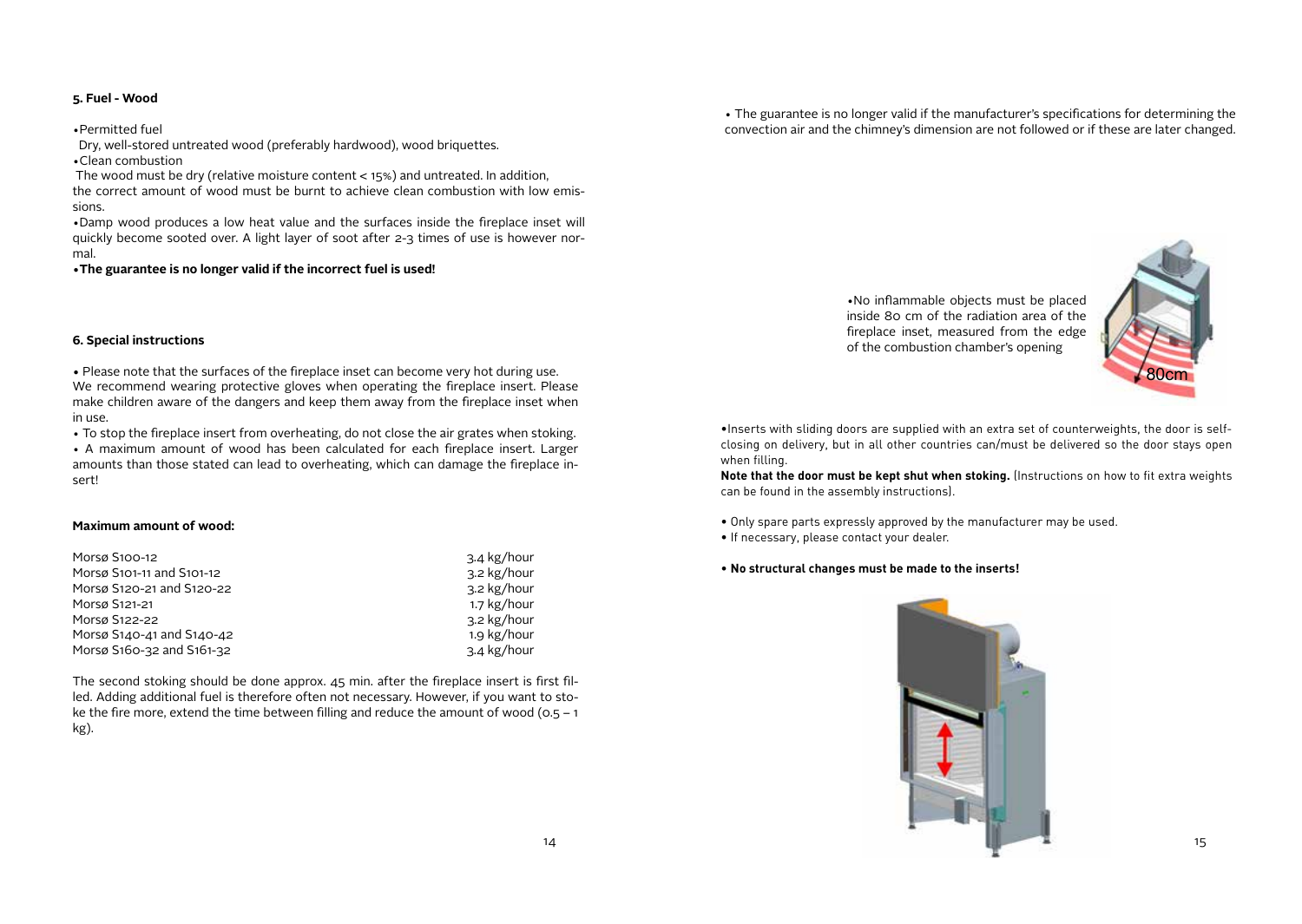## **7. Air supply in the installation room**

The insert only functions properly when there is sufficient combustion air in the installation room. Please check that there is sufficient combustion air before lighting. Set the handle for the combustion air supply to maximum (+) and leave it in this position throughout the lighting stage. Do not change any equipment on the fireplace insert that controls or adds combustion air.

## **8. Using for the first time**

- Remove documents and accessories from the insert.
- Carefully read the instructions for use.

• Allow 4 weeks to pass before using your insert for the first time to make sure that all casing and frame elements are completely dry.

• When lighting the fire for the first time, it should be kept at a low level for the first hour to allow the cast chamotte stone inside the fireplace to slowly harden, after which more wood can be added. Under no circumstances the maximum amount of wood specified should be exceeded, not even at a later date.

• When the fire is lit for the first few times, there will be a slight smell from the fireplace inset, which is completely normal. The smell occurs when the varnish on the insert heats up and some of the components evaporate. The smell is not toxic but can be a little unpleasant. We therefore recommend that you thoroughly air the room when you light the fire the first few times.

## **9. Lighting the fire**

For correct and safe use of your insert, make sure that the chimney has sufficient draught. This is particularly important to check when using for the first time (in the stoking period) and in the "transition time" (e.g. in strong winds, fog etc.).

Hold a lit match in front of the open door. If the flame is not drawn into the chamber's opening, a draught in the chimney needs to be made with an intense development of heat (e.g. with paper or kindling). If this doesn't work, avoid using the fireplace insert until the conditions are right!

•Push the handle for controlling the combustion air to the left to the "+" position.

•If an air damper is fitted, open it completely.

•Place the larger pieces of wood at the bottom (1), 2-3 pieces (beech, oak, birch) and then lay the finely split kindling (2) on the top. Place fire lighters on the top as it is important that the fire starts top-down. It has been shown that particles become smaller when starting a fire this way. (3). Never use petrol, alcohol or suchlike when lighting the fire.



• After approx. 5 - 10 minutes (when the wood has caught properly) the handle for the combustion air supply can be moved to the middle position.





#### **10. Stoking**

•When stoking, the handle for the combustion air supply must be no more than 50% open (i.e. in the middle position), otherwise the added wood will burn too quickly and the temperature in the fireplace insert may become too high.

- •All air grates should be open.
- •After approx. 45 to 60 minutes, add more wood.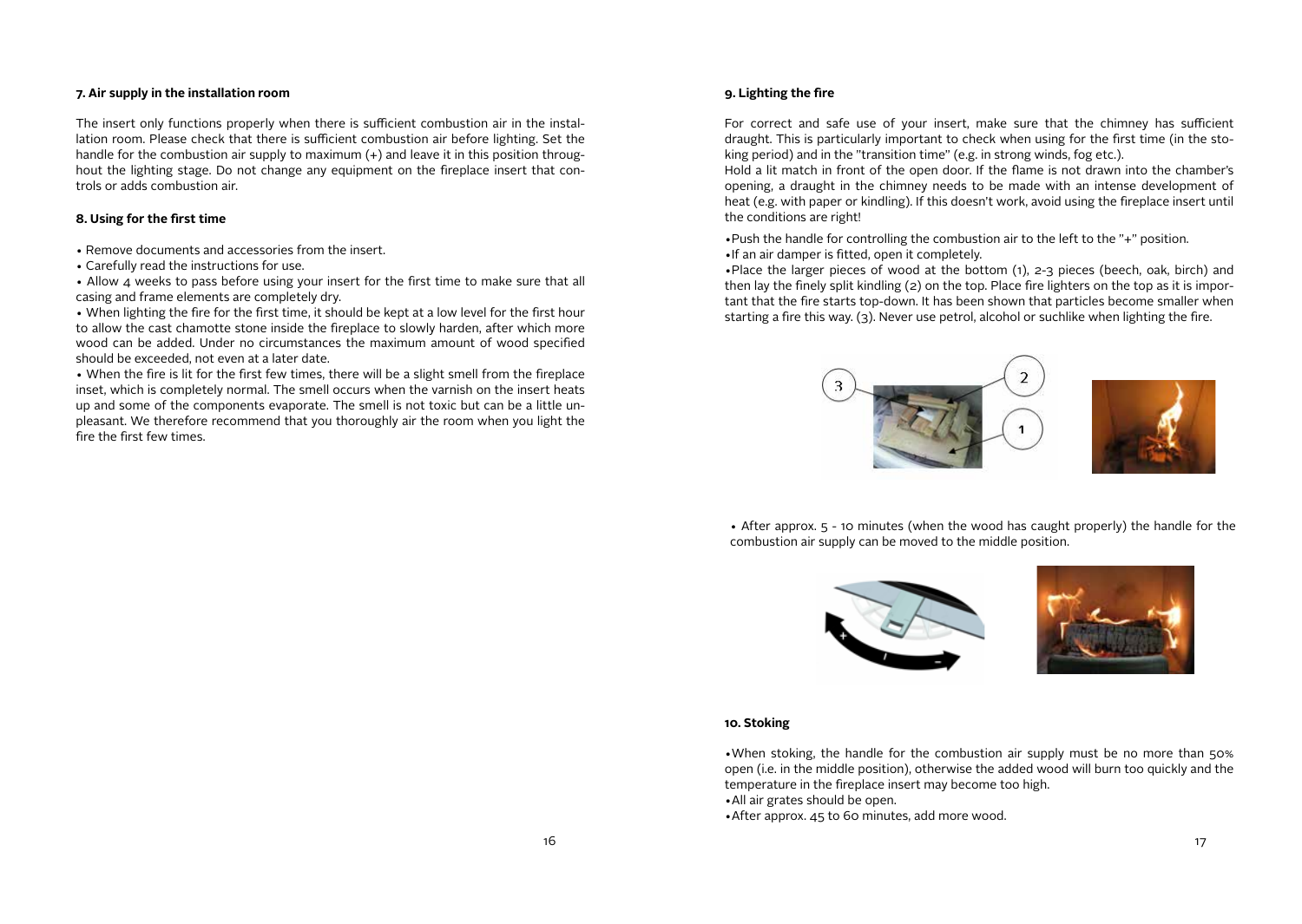#### **11. Adding wood**

•Open the door slowly to prevent turbulence/underpressure and smoke being drawn out into the room. The correct time to add new fuel is when the wood in the combustion chamber has burnt down to embers. •Add the fuel and close the door.

#### **12. Stoking in the transition time**

In the transition time, i.e. in high temperatures outdoors, a sudden rise in the temperature can disrupt the draught in the chimney, such that the smoke is not drawn out optimally. Therefore, stoke the fireplace insert with a smaller amount of wood and with the handle for setting the combustion air further over in the (+) position, so that the wood burns faster (with the development of flames), which will stabilise the draught in the chimney. In these conditions you may need to remove the ash a little more often.

## **13. Stoking with an open door (sliding door)**

Stoking with an open door is not permitted Reason: Poorer combustion, development of smoke and fire risk!

#### **14. Cleaning**

•Remove the ash from the combustion chamber at the right time and at regular intervals and empty the ash box (can be purchased for most models). If you don't use an ash box, the middle stone must be taken out and the ash underneath removed regularly (about every  $\Delta$  weeks). If this is not done, the pipe for supplying the combustion air may become covered with ash, reducing the function of the insert.

•The inset must only be cleaned when it is cold.

•The insert and flue pipe (if one if fitted) must be cleaned at least once a year or, according to need, to ensure the inset functions properly. Ceramic and or metal chimneys are cleaned through the cleanout door. All necessary work must be done by a chimney sweep.

•The chimney must also be cleaned regularly by a local chimney sweep. The chimney sweep can advise you on the necessary intervals for cleaning and checks.

#### **• Cleaning the glass:**



• 1.) + 2.) Open the swing locks to the left and right above the door frame. For inserts with folding doors, push the door handle outwards.

- 3.) The door/glass can be opened.
- Make sure you cover any hearth seat and the floor before cleaning.
- Apply glass cleaner and allow to work for a few minutes.
- Dry the glass with paper/kitchen roll.
- Finally, close the door and the two swing locks.

## **15. What to do in the event of a chimney fire**

A chimney fire can break out if the wrong or wet fuel is used due to the deposits in the chimney.

What to do in the event of a chimney fire:

- Call the fire service and the local chimney sweep.
- Shut off the combustion air!
- Clear access to cleaning openings (e.g. in the cellar or loft)!

•Remove all inflammable materials on or around the chimney. Before using the fireplace insert again, the chimney sweep must check the chimney for damage.

#### **16. Heat-resistant stones**

The heat-resistant stones in the combustion chamber are made from chamotte - a high-quality material with special combustion properties and an attractive appearance. During or after stoking, small hairline cracks can appear in the stones, this does not impair the stones' function. Replacing the stones is not necessary.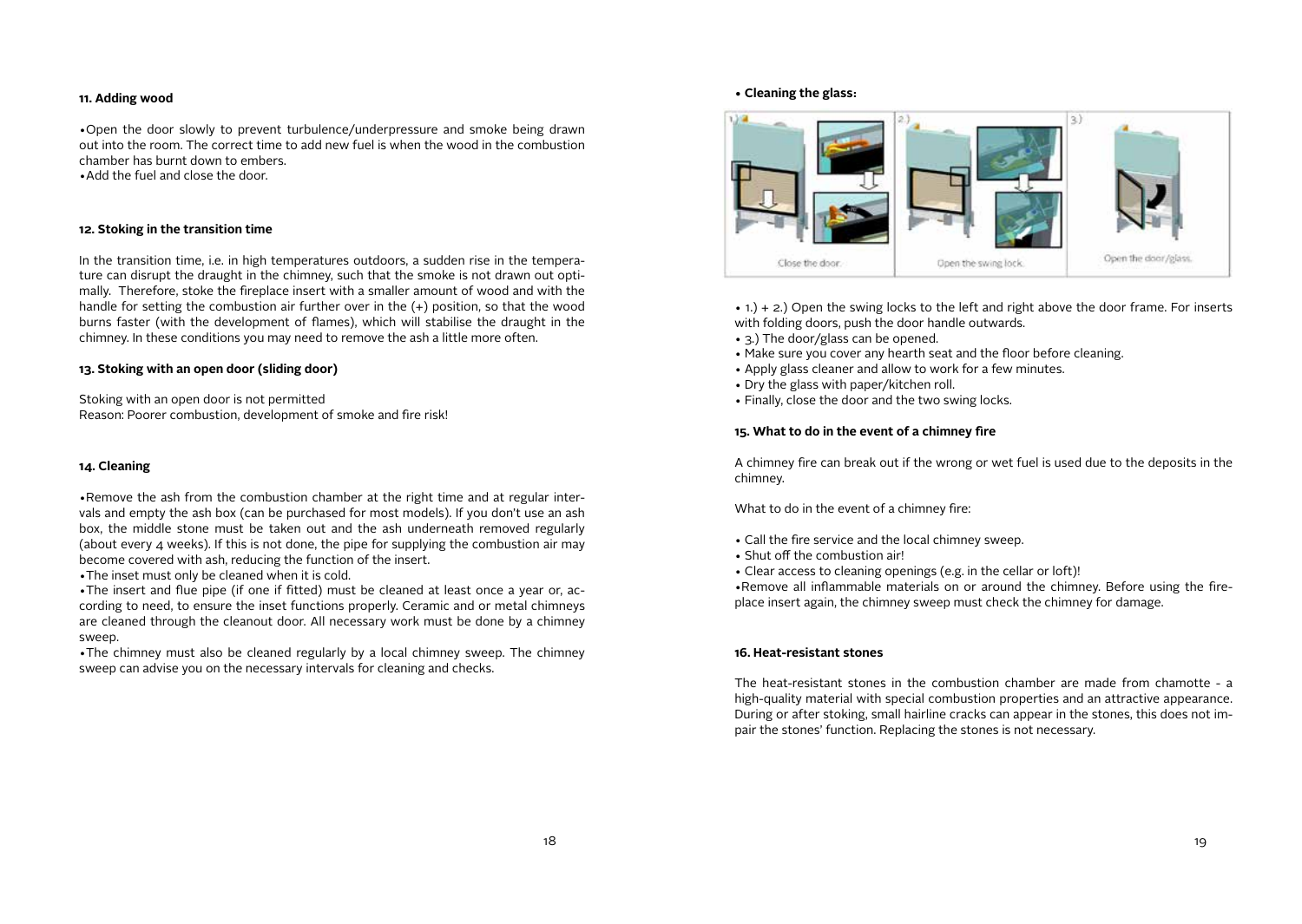## **17. Sliding door - ball bearing guide**

The ball bearing guide must be lubricated at least once a year. Push the door up into its topmost position and apply the heat-resistance grease to the rails in a thin layer (see arrows). "Fin Grease" can be used and other greases that can withstand the following temperature range: -30 °C to 220 °C (if necessary ask your dealer).





#### **18. What to do if...?**

#### **... the fire is barely going or goes out by itself?**

- Check that the air damper is open (if one is fitted on the chimney).
- Check that the combustion air handle is open (+).
- Is your wood dry enough?
- Check whether the outdoor temperature is too high (>15C°)?

#### **... the room doesn't get warm enough?**

- Check that the convection air grates are open.
- Check whether the draught in the chimney is too strong.

## **... the fire is too strong and combustion uncontrollable?**

- Check that the combustion air handle is in the correct position  $(+ / -)$ .
- Check that the sealing cords on the inside of the door frame/glass are OK and not damaged.
- Check that the door is closed properly.
- Check whether the draught in the chimney is too strong.

## **... the glass soots over too quickly?**

- A small amount of soot on the glass after stoking for 8-10 hours is normal.
- Have you used dry and clean wood?
- Was the fireplace insert lit properly before turning down the combustion air?

## **19. What information does your installer/dealer need?**

- If your fireplace inset develops a fault, your installer will need the following data:
- Identity number and model name
- Original invoice (date of sale)
- You can find the type plate under the stone/cast-iron grille/ash box in the combustion chamber.

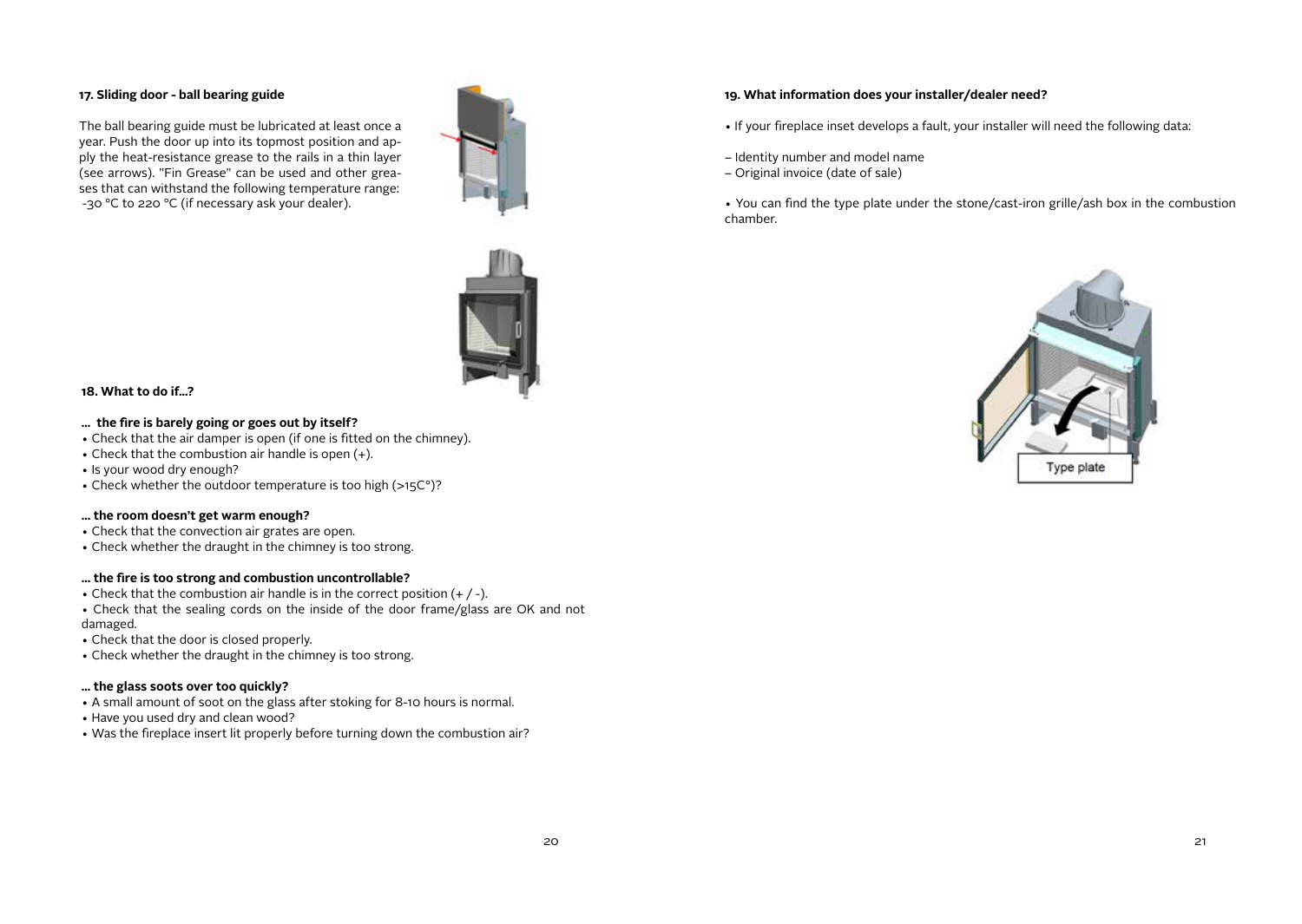### 20. Guarantee

Furvej 1

Denmark

DK-7900 Nykøbing Mors

The guarantee is only valid if the assembly and handing over of the unit is undertaken by a specialist dealer and all applicable building regulations have been complied with. For your Austroflamm fireplace inset we guarantee perfect function of the body for 6 years, and 2 years for all other steel and cast-iron parts from the date of first purchase. Steel and cast-iron parts that show material or processing faults within the guarantee period will be replaced with new parts.

Our guarantee does not cover wear parts (e.g. chamotte stones, sealing strips/cord, base grille/ash grille), surface treatment, varnish and glass. Our guarantee includes costfree delivery of new parts. Labour time and transport time are not covered by the guarantee. Invalid guarantee claims will be returned to sender and charged.

In the event of a guarantee claim, please cut out the form, fill it out and take it to your Morsø dealer.

## **GUARANTEE**

| Forhandlerstempel / Dealer's Stamp     | Date of purchase         |
|----------------------------------------|--------------------------|
|                                        | Name of model            |
|                                        |                          |
| Installeret af / Installed by          | Serial no.               |
|                                        |                          |
|                                        | See manufacturer's plate |
|                                        |                          |
| Kunde / Customer                       |                          |
|                                        |                          |
|                                        |                          |
| Til / to                               |                          |
|                                        |                          |
|                                        |                          |
|                                        |                          |
| Manufacturer:<br>Morsø Jernstøberi A/S |                          |



## **The Morsø S100 series**





MORE THAN 160 YEARS

22 of special moments 23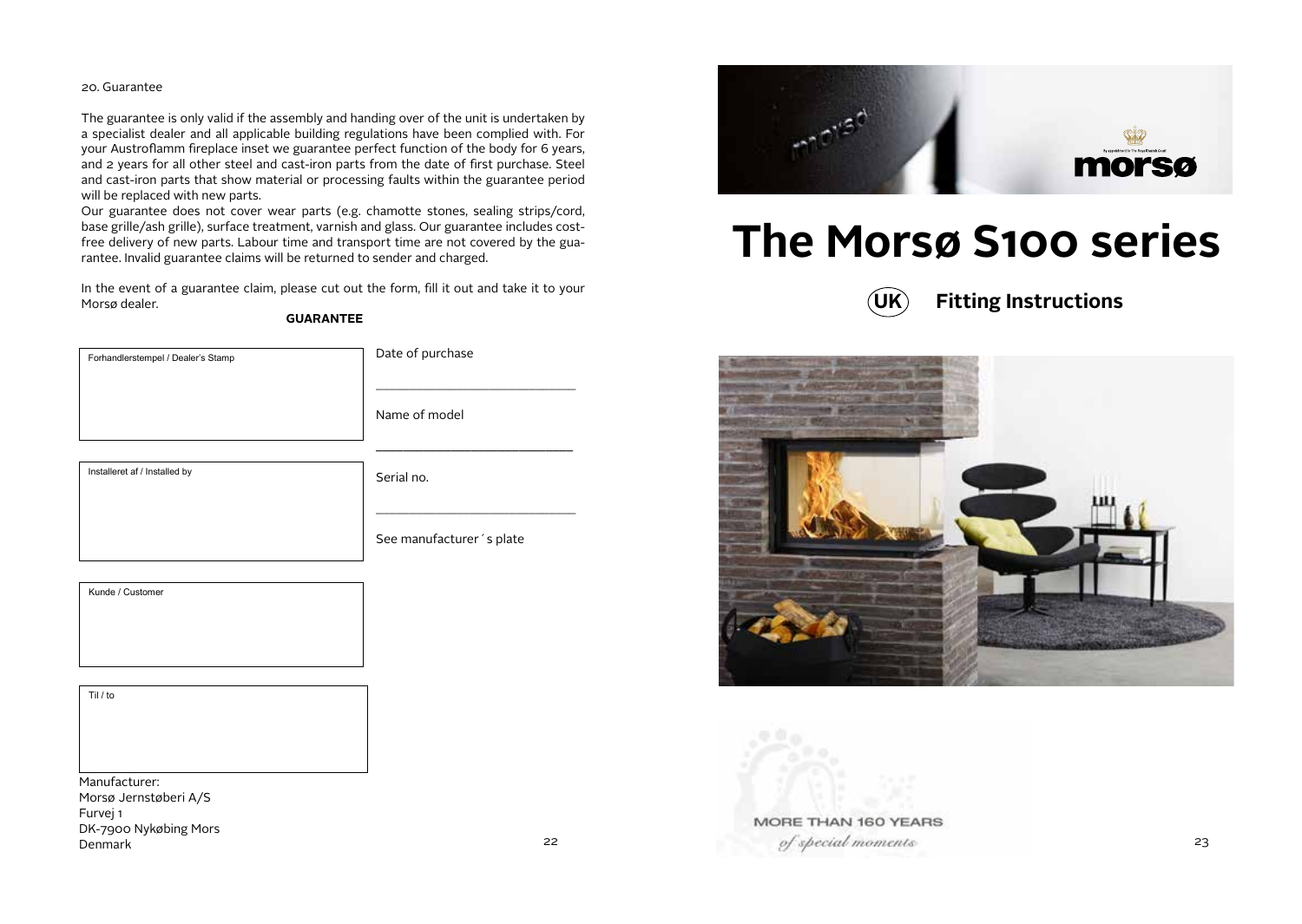#### **Contents**

| 2. Requirements regarding the room, chimney and fresh air connection 31      |  |
|------------------------------------------------------------------------------|--|
|                                                                              |  |
|                                                                              |  |
|                                                                              |  |
|                                                                              |  |
|                                                                              |  |
|                                                                              |  |
|                                                                              |  |
|                                                                              |  |
|                                                                              |  |
|                                                                              |  |
| 5.1. Installation in front of or to the side of a wall not to be protected37 |  |
| 5.2. Installation in front of or to the side of a wall to be protected38     |  |
|                                                                              |  |
|                                                                              |  |
|                                                                              |  |
|                                                                              |  |
|                                                                              |  |
|                                                                              |  |
|                                                                              |  |
|                                                                              |  |
|                                                                              |  |
|                                                                              |  |
|                                                                              |  |
|                                                                              |  |
|                                                                              |  |
|                                                                              |  |
|                                                                              |  |
|                                                                              |  |
| 6.3. Converting the radiation frame to right opening of the door45-47        |  |
|                                                                              |  |
|                                                                              |  |
|                                                                              |  |

## **1. General**

1.1. Rules to be followed

(Basic requirements)

o Installation standard DIN 18895 o Installation standard DIN 18896 o DIN EN 13384 part 1 and part 2 o DIN 18160-1 o National building regulations o Regulations for fireplaces o Professional rules for the stove and air source heating trade

It is important to choose the right size inset, taking into account the situation regarding heat requirements, the conditions and needs of the operator, to ensure the good and economic operation of the inset. Therefore, it can be a good idea to calculate the heat load (heat requirement).

Please read the fitting instructions carefully before you start. All liability and guarantee claims are invalid in the event of damage caused by not complying with these fitting instructions.

Reference is also made to the other instructions in this manual.

Installation of the fireplace inset and connection to the chimney must be agreed with the local chimney sweep.

## **1.2. Pre-fitting checks**

• Check immediately that none of the delivered items are damaged and that the order is complete.

• Before fitting the equipment, check that all moving parts work. In principle, any faults should be reported before installation.

• Remember to keep hold of the enclosed user manual and hand it over to the customer personally, when giving a stoking demonstration for example.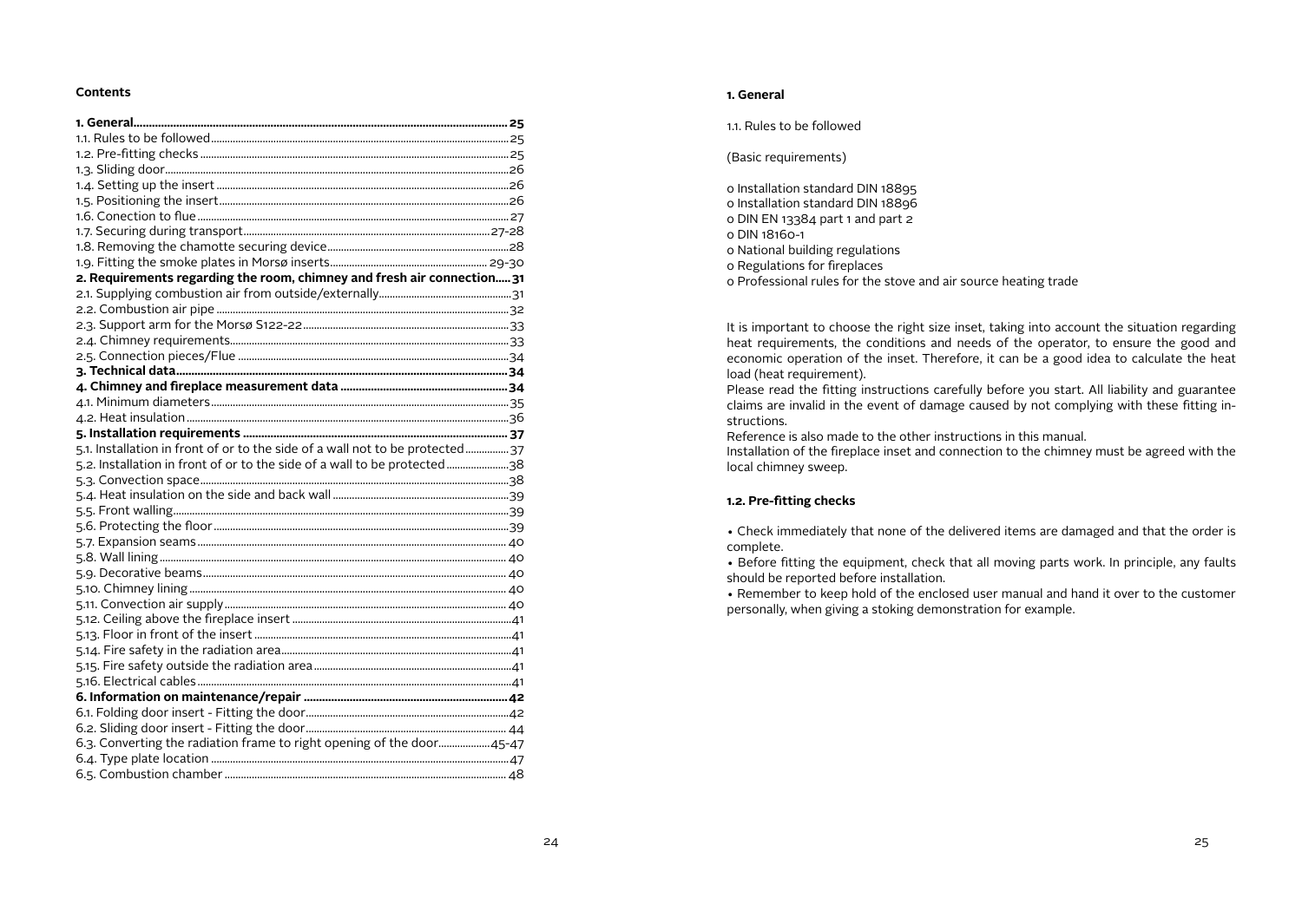## **1.3. Sliding door**

## o Converting from a self-closing sliding door to a non-self-closing.



## **1.4. Setting up the insert**

## **Warning!**

Please read the fire safety guidelines, for example heat insulation and air grate size. If too much fuel is used in the inset, there is a risk that the chimney will overheat as well as surrounding parts and furniture. **This is a fire risk!**

## **1.5. Positioning the insert**



• Preparing the flue pipe:

- You can turn the bottom part of the flue pipe up to 360 ° to lock it in the required position. Then tighten the screws. - You can turn the top part of the flue pipe up to 360 ° to

lock it in the required angle.

- All the necessary gaskets are already glued in place in the cast-iron parts.



## **1.7. Securing during transport**



For the S100-12 and S122-22, there is a transport securing screw on both sides. The procedure is as above.

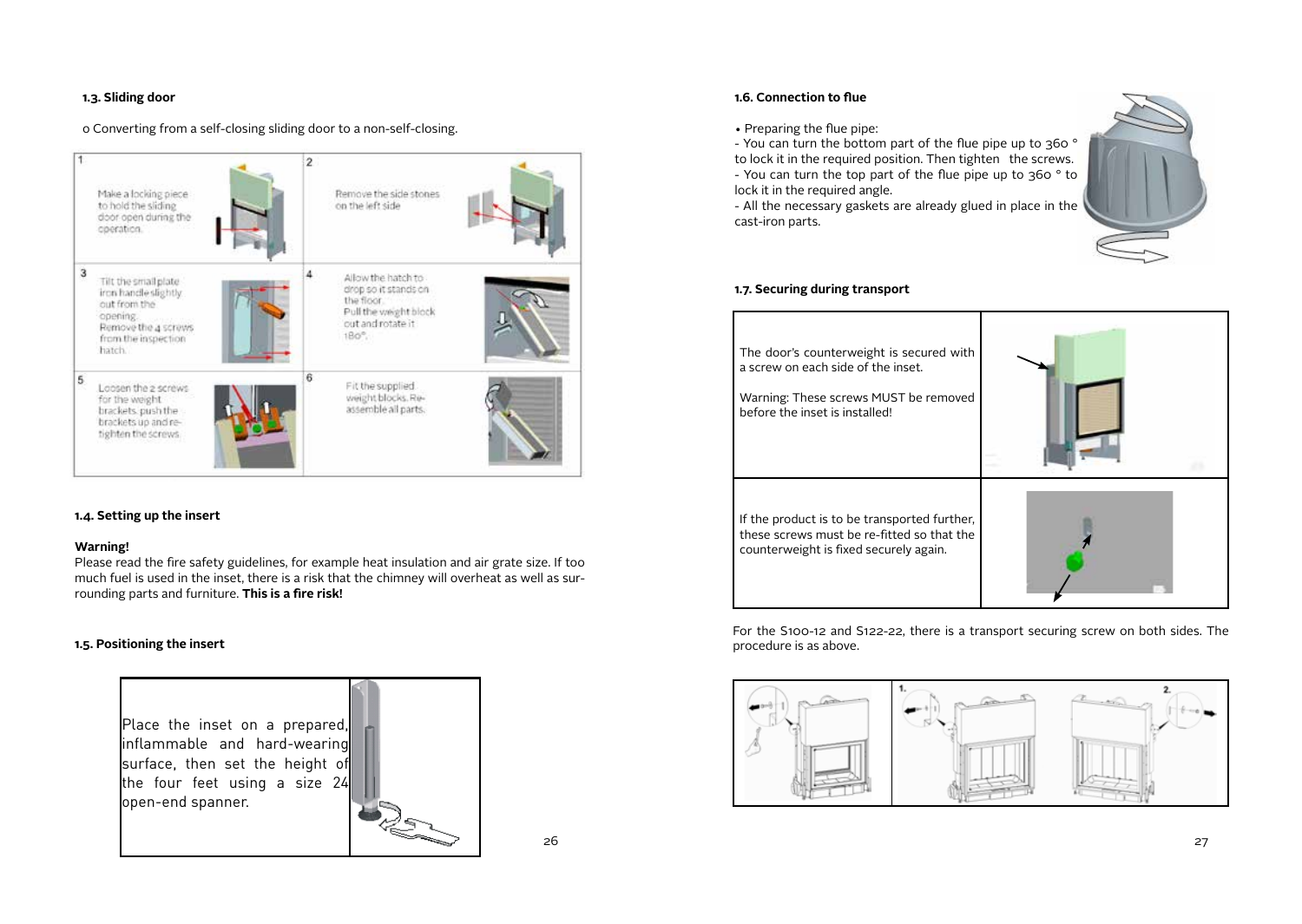For the S160-32 and S161-32, there are 2 transport securing screws fitted towards the back.



1.8 Removing the chamotte securing device and fitting the smoke plate on the S101-11, S101-12, S140-41 and S140-42



## **1.9 Fitting the smoke plates in Morsø inserts**

All insets are supplied with chamotte smoke plates which are packed separately and must be fitted in the insets. See the fitting instructions in the tables below.

| Morsø S120-21 and S120-22                                                                                                                               | Morsø S121-21                                                                                                                                             |
|---------------------------------------------------------------------------------------------------------------------------------------------------------|-----------------------------------------------------------------------------------------------------------------------------------------------------------|
| Position the top two smoke plates first,<br>push the plates together so there is no<br>gap.<br>Then position the bottom smoke plates as<br>shown below. | Position the top three smoke plates first,<br>push the plates together so there is no<br>gap.<br>Then position the bottom smoke plates as<br>shown below. |
|                                                                                                                                                         |                                                                                                                                                           |
| Morsø S160-32                                                                                                                                           | Morsø S161-32                                                                                                                                             |
| Position the smoke plates as shown in the<br>illustration below.                                                                                        | Position the smoke plates as shown in the<br>illustration below.                                                                                          |
|                                                                                                                                                         |                                                                                                                                                           |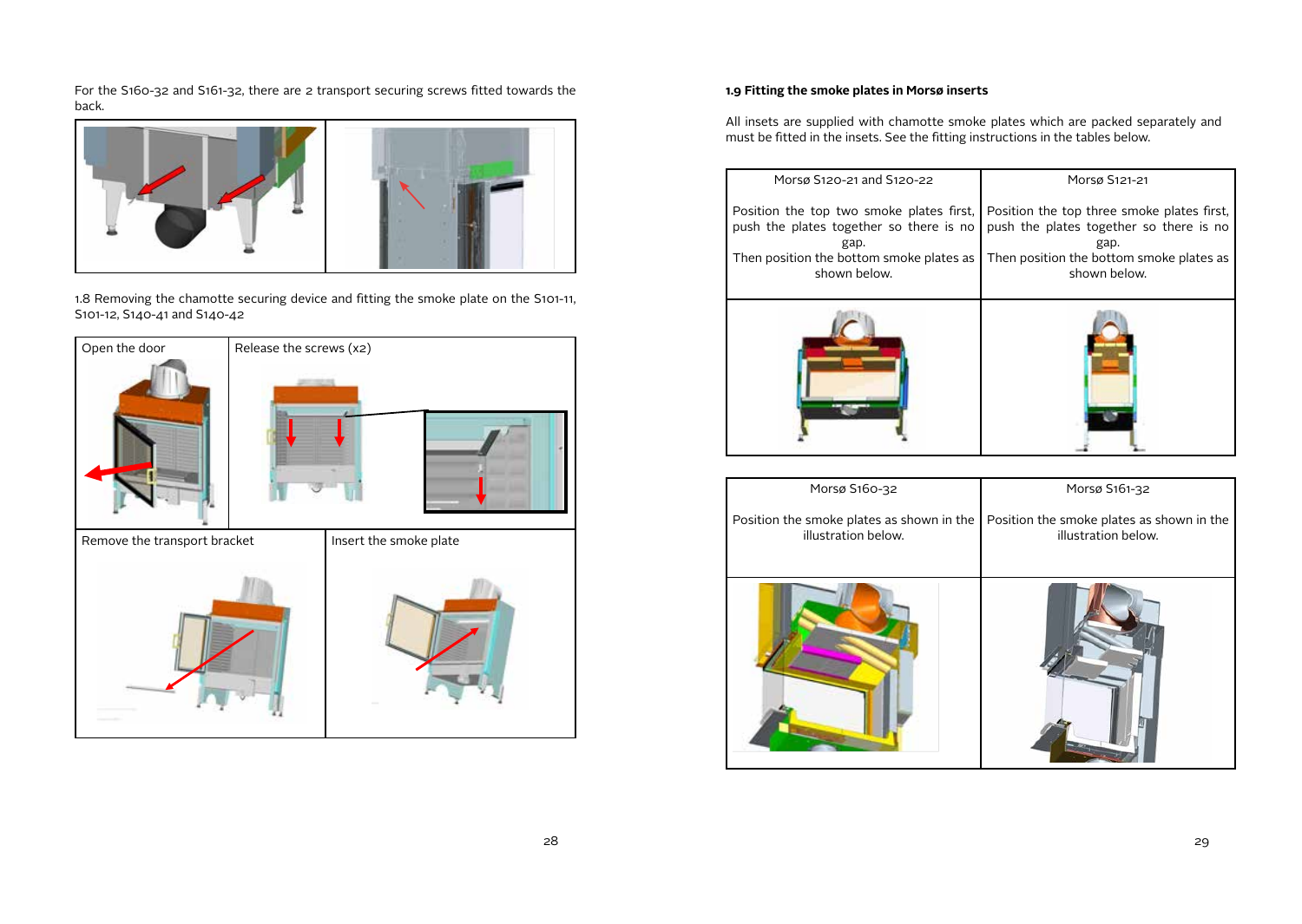| Morsø S122-22                                                            | Morsø S100-12                                                    |
|--------------------------------------------------------------------------|------------------------------------------------------------------|
| Position the smoke plates as shown in the $\vert$<br>illustration below. | Position the smoke plates as shown in the<br>illustration below. |
|                                                                          |                                                                  |

## 2. **Requirements regarding the room, chimney and fresh air connection for the insert**

#### The insert must not be placed in

- rooms where the necessary combustion air is insufficient/not available,
- publicly accessible areas (such as escape routes),
- rooms that are publicly accessible. Stairs in residential properties, where there are no more than 2 apartments, are not considered publicly accessible rooms,
- rooms where flammable or explosive materials or compounds are handled, stored or produced,

• rooms or residences where the air is extracted by means of vents, such as air or hot air units, ventilation units, tumble driers, unless the function of the insert is ensured.

The following must be ensured if a ventilation unit has been installed

- the systems in question use only circulating air from the room,
- the systems in question have safety devices that automatically and reliably prevent a vacuum in the unit,
- simultaneous operation of the fireplace and extraction system is prevented by the safety equipment,
- the flue guide is monitored by special safety devices,

• the flow of combustion air to the inset and the flow rate in the ventilation unit in the room do not exceed an underpressure if more than 0.04 mbar. This must be maintained when adjusting or removing easily accessible operating equipment on the ventilation system.

Morsø inserts draw their combustion air solely through an air nozzle located on the underside of the insert. When installing, therefore, a safe and functioning supply of air must be ensured to the whole of the fireplace structure. You, therefore, need to observe the correct dimensions for the pipes/air grates supplying the combustion air. Placing the air grates in the fireplace correctly is very important. If this is not done, the fireplace may not get sufficient air. To ensure an adequate supply of combustion air, we recommend using a closed air pipe/supply between the air nozzle under the stove from the pipes or grates that supply the air from the room to the fireplace.

#### **Important!**

The air nozzle for the combustion air must always be connected, otherwise air cannot be supplied to the combustion chambe



## **2.1 Supplying combustion air from outside/externally**

The combustion air can also be supplied from outside through a pipe led directly in the fireplace.

We recommend contacting the chimney sweep to measure the pipework correctly.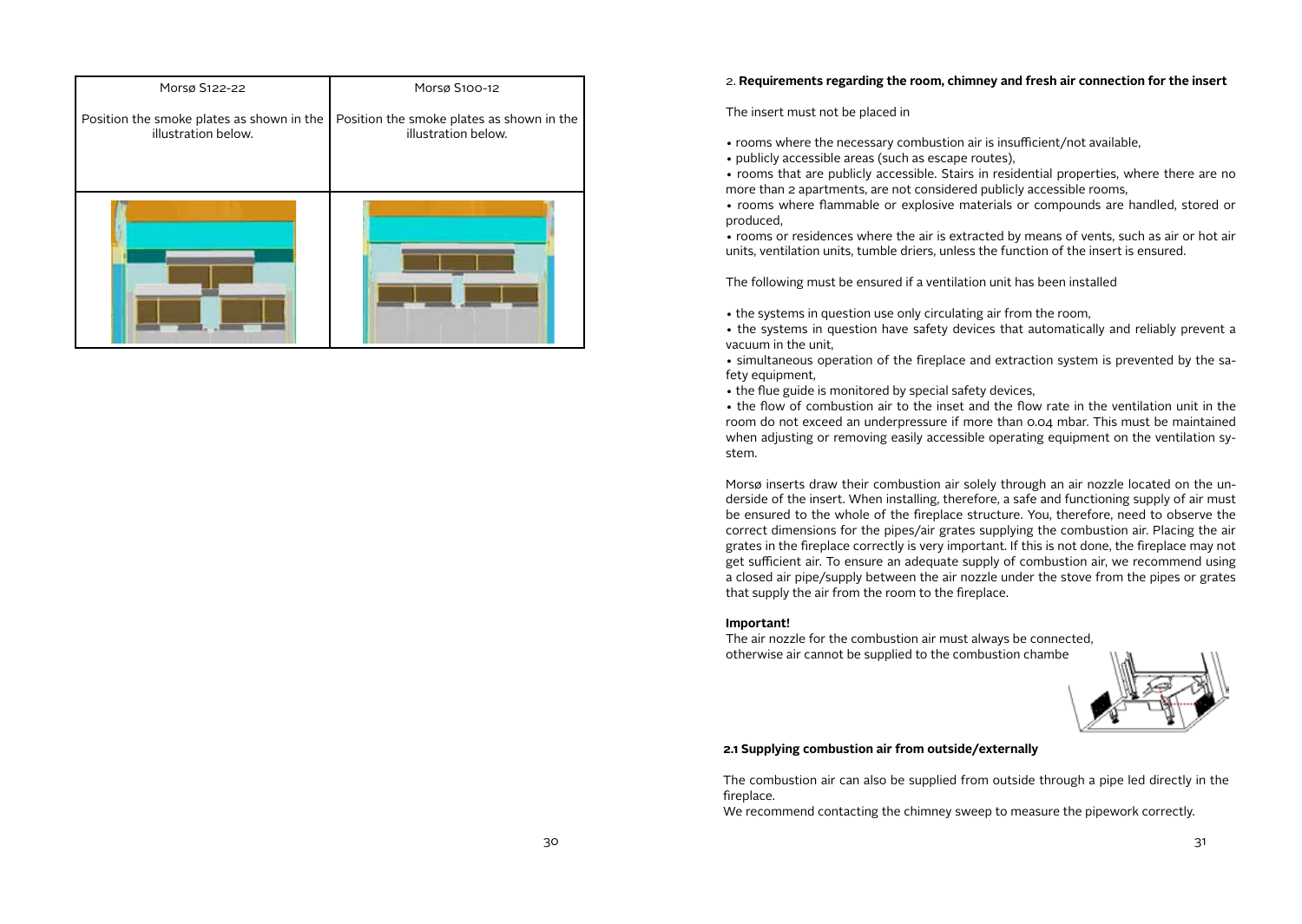#### **2.2 Combustion air pipe**

The combustion pipe/supply must be made from inflammable, rigid material and must be sealed and available for inspection and cleaning. Condensation can form as a result of the dew point, which can be treated and prevented with suitable insulation.

In the case of combustion air ducts in buildings comprising more than 2 floors and combustion air pipes that traverse firewalls, the pipes/ducts must be designed so that fire or smoke cannot travel to other floors or areas.

#### **Models S100-12 and S122-22 only**

The fresh air pipe can be fitted on both the right and left side.



#### **2.3 Support arms for the Morsø S122-22**



#### **2.4 Chimney requirements**

Before setting up or installing a Morsø inset, the dimensions and quality of the chimney must be checked against existing local/national regulations. The mathematical proof for the correct function of the chimney is stated in accordance with DIN EN 13384. The calculation takes into account that even the very large volume of air that will occur with an open door (when adding firewood) can be removed safely.

The correct function of the inset depends on correct the chimney conditions.

It is important to ensure that all openings that lead to the same chimney, e.g. the cleanout door, are closed.

#### Several connections to the same chimney:

All Morsø's insets in these instructions have been tested to DIN EN 13 229 with self-closing door (labelled A1) and approved. These units can be connected to a chimney with several connections (apart from chimneys with balanced ventilation). The calculation has been done in accordance with DIN EN 13384 part 2.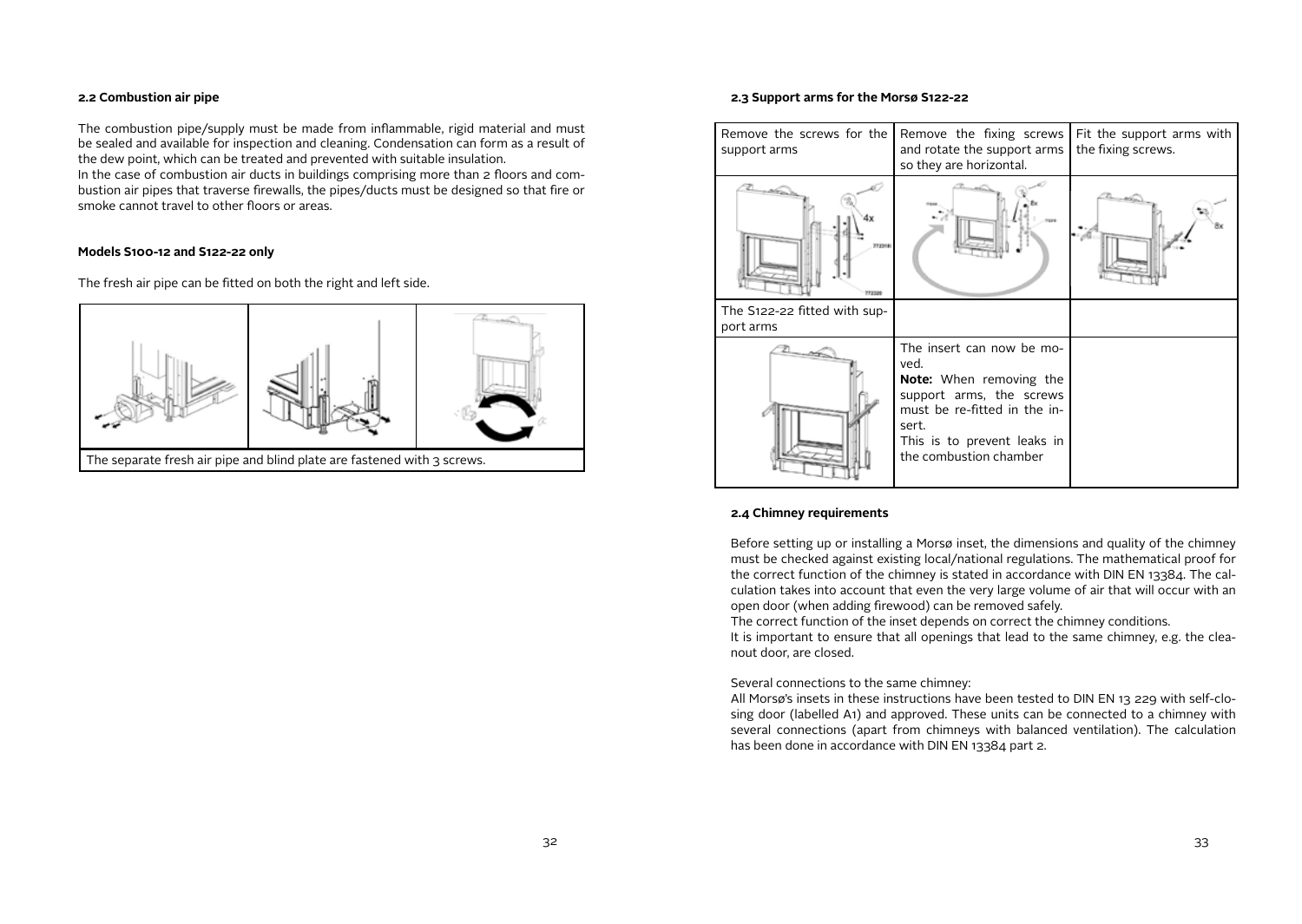## **2.5 Connection pieces/Flue**

The connection pieces/flue must be dimensioned to DIN EN 13384.

They must be steel pipe with a min. thickness of 2 mm. Austenitic, stainless steel needs to be only 1 mm thick.

The connection piece is connected directly to the chimney.

The connection piece inside the fireplace structure must be min. 3 cm thick, rigid and made from non-flammable insulation material of class A1 in accordance with DIN 4102 and covered with an insulating layer.

This does not apply to connection pieces used for heating convection air and where the risk of fire is otherwise excluded.

## **3. Technical data**

| Type                                                                                                                                          | 5100   | SIO1                          | 5120      | 5121                  | 5:22 | Stab            | 5160/5161       |  |  |
|-----------------------------------------------------------------------------------------------------------------------------------------------|--------|-------------------------------|-----------|-----------------------|------|-----------------|-----------------|--|--|
| Test to DIN EN 13229                                                                                                                          |        |                               |           | CE-labeling           |      |                 |                 |  |  |
| Nominal output<br>(BVV)                                                                                                                       | t2     | 1O                            | 1O        | б                     | 1O   | 7               | $12^{\circ}$    |  |  |
| W.<br>max.output                                                                                                                              | 16     | 15                            | 栋         | g                     | 鴙    | -9              | 16 <sup>°</sup> |  |  |
| max firewoodlength<br>cmi                                                                                                                     |        | $\mathbb{R}^n$                |           |                       |      |                 |                 |  |  |
| Ferm ttedamount of firewood<br>[kg]                                                                                                           | $-2.4$ | 32                            | 32        | 1.7                   | 32   | 1.9             | 34              |  |  |
| Firewood consumption<br>kg/h)                                                                                                                 | 256    | 285                           | 285       | i.z                   | 2.13 | 20 <sup>o</sup> | 2.34            |  |  |
| $[cm]^2$<br>Area convection grille too                                                                                                        | 700    | 700                           | YOO:      | 700                   | 1000 | 700             | 700             |  |  |
| $\lfloor$ cm <sup>2</sup> $\rfloor$<br>Area convection grille bottom                                                                          | 700    | 700                           | YOG       | 700                   | 1000 | 700             | 700             |  |  |
|                                                                                                                                               |        |                               |           | Emission limit values |      |                 |                 |  |  |
| ng/m <sup>a</sup> l<br>CO at 13% Oz<br>max.                                                                                                   | 1250   | 1250                          | 1250      | 1250                  | 1250 | 5z <sub>5</sub> | 1250            |  |  |
| ng/m <sup>3</sup><br>Dust at 19% O2_max                                                                                                       | 26.    | 40                            | 76        | 27                    | 21   | 23              | 25.3            |  |  |
| mg/m <sup>2</sup><br>CriHii at 13% Q2 mas                                                                                                     | 53     | 335                           | 111       | 95                    | 49   | 50              | 66              |  |  |
| mg/m<br>NOx at 198 O2 max.                                                                                                                    | (20)   | 109                           | 109       | toa                   | 117  | 112             | ioo             |  |  |
| Efficiency<br>min.w.                                                                                                                          | Bo.1   | Ban                           | 8cg       | <b>BoB</b>            | 90.4 | 789             | 800             |  |  |
| Required draught min.<br>Pal                                                                                                                  | 12     | 12                            | 12        | 12                    | 32   | 14              | $12-$           |  |  |
| <b>Distances</b>                                                                                                                              |        |                               |           |                       |      |                 |                 |  |  |
| From fireplace inset to internal<br>[cm]<br>wall of fireolace structure                                                                       | 6      |                               |           |                       |      |                 |                 |  |  |
| Specifications for fire and heat protection (specified in num mineral wool risulation to AGI-Q 132).<br>Insulation thickness (Promasi 950 KS) |        |                               |           |                       |      |                 |                 |  |  |
| To the floor<br>reen)                                                                                                                         | 30     | 65                            | $20 -$    | 6ö                    | 40   | $\circ$         | 30              |  |  |
| Side/back<br>erient)                                                                                                                          | 100    | 120                           | 137       | 95                    | 320  | 60              | 60              |  |  |
| To the celling<br>men                                                                                                                         |        | o national or local standards |           |                       |      |                 |                 |  |  |
| Thickness of front will/friewall<br>where the wall is to be<br>(rivin)<br>protected                                                           | IOO.   | IOO:                          | ICC.      | ioo:                  | loo  | 100             | 100             |  |  |
| Combustion air pipe<br>Tenent                                                                                                                 | Øiso   | Ø126                          | $Q_{12}e$ | @125                  | Øiso | $C$ 136         | Ø15G            |  |  |
| Combustion air requirements<br>$[m^3/h]$<br>with closed door (A1)                                                                             | 44     | 10.5                          | 17.       | 12                    | 16O  | 22              | 48              |  |  |

## **4. Chimney and fireplace measurement data**

Too much draught in the chimney must be restricted.

The dealer or chimney sweep must ensure/test for the correct draught. For draughts of more than 18 Pa, we recommend installing a regulating damper (available as an accessory) in the flue outlet!

#### **4.1. Minimum diameters**

|          |                           | Minimum diameters of air pipes from the outside<br>(Operation with closed door) |                     |  |  |  |  |
|----------|---------------------------|---------------------------------------------------------------------------------|---------------------|--|--|--|--|
| Model    | Minimum pipe<br>diameters | Up to 3 m in length - max. 1 bend Up to 6 m in length - max. 2                  |                     |  |  |  |  |
| S121     | Ø 150 mm                  | 120 cm <sup>2</sup>                                                             | 175 cm <sup>2</sup> |  |  |  |  |
|          | $\Box$ 160/160 mm         | Pipe Ø 125 mm                                                                   | Pipe Ø 150 mm       |  |  |  |  |
| 5140     | $Ø$ 160 mm                | 120 cm <sup>-</sup>                                                             | 175 cm <sup>-</sup> |  |  |  |  |
|          | □ 16o/16o mm              | Pipe Ø 125 mm                                                                   | Pipe Ø 150 mm       |  |  |  |  |
| Stot and | Ø 180 mm                  | 120 cm <sup>e</sup>                                                             | 175 cm <sup>2</sup> |  |  |  |  |
| S120     | □ 18o/18o mm              | Pipe Ø 125 mm                                                                   | Pipe Ø 150 mm       |  |  |  |  |
| S140 and | Ø 180 mm                  | 120 Cm <sup>2</sup>                                                             | 175 Cm <sup>2</sup> |  |  |  |  |
| 5160     | □ 18o/18o mm              | Pipe Ø 125 mm                                                                   | Pipe Ø 150 mm       |  |  |  |  |

For the diameters of air pipes from the outside, the following must be taken into account:

- No kinks in the pipe since this reduces the diameter

- Maintain a constant diameter

- The free air passage through the air grate must not be less than the recommended diameter/dimension.

- Underpressure must not be allowed to occur at the entrance to the air duct in high winds.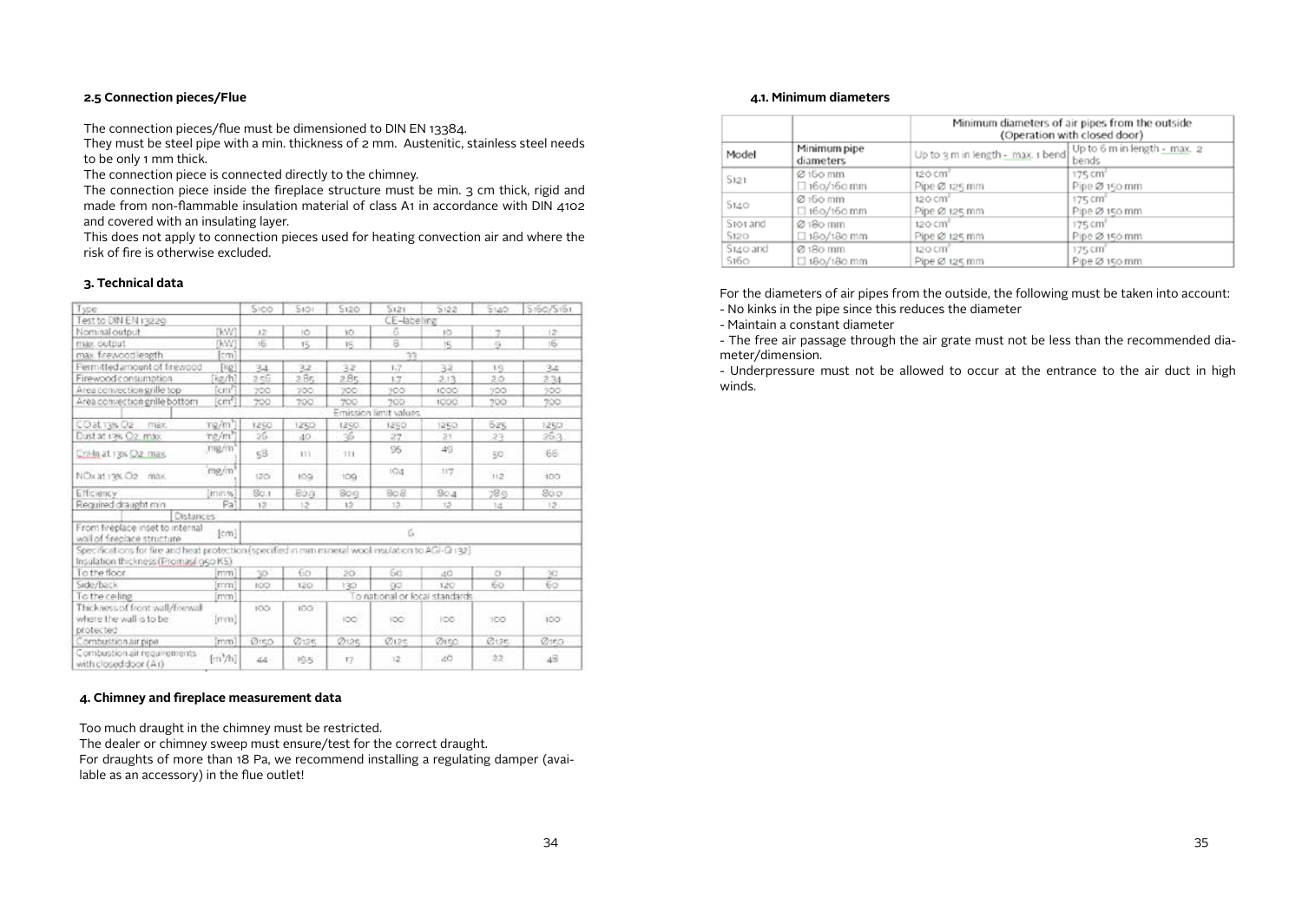## **4.2 Heat insulation**

Insulation must comprise heat insulation plates/elements of class A1 in accordance with DIN 4102 part 1 with a utility temperature limit of 700 °C and a density of more than 80 kg /  $m<sup>3</sup>$ . The insulation must be labelled in accordance with the relevant insulation code AGI Q 132.

Only the insulation materials given in the table below may be used. If other insulating materials are used, they must be approved by the relevant supervisory bodies (e.g.: Promat calcium silicate insulation plate "Promasil 950 KS", Wolfshöher insulation plate "Prowolf" Wolfshöher insulation plate "Vermilite 2000", Thermax insulation plate "Thermax SN 400").

For protection of the building's external walls and ceilings with a U-value of below 0.4 W /  $m^2$ , extra ventilation (see technical rules for stove and air source heating building regulations) is required.

| Insulation |               | Quality    |                | Heat conductivity |               | Maximum utility<br>temperature<br>imit. |        | Density |                      |
|------------|---------------|------------|----------------|-------------------|---------------|-----------------------------------------|--------|---------|----------------------|
| Group      | Type          | Group.     | Supplied as    | Georgi            | Supplied as   | Group.                                  | 油合症    | Group.  | in kg m <sup>2</sup> |
| 10         | Mineral fibre | O1         | Tracks         | ₫                 | Mat size 1    | 20                                      | $-200$ | O2      | 20.                  |
| 11         | Fibre glass:  | O2         | Fibre, loose   | <b>OS</b>         | Mat size 2    | 25                                      | $-250$ | 03      | 30                   |
| 膃          | Rock fibre/wo | 03         | Fibre, granula |                   |               | 30                                      | $-300$ | O(1)    | 40                   |
| 冦          | Slag filme    | $\Omega$ 4 | Felt           |                   |               | 35.                                     | $+350$ | O5      | 50                   |
|            |               |            | Lamina mat     |                   |               | 40                                      | $-400$ | $^{66}$ | 66                   |
|            |               | 2話題        | Mat            |                   |               | 45                                      | $-450$ | 07      |                      |
|            |               |            | Plates         |                   |               | 50                                      | $-500$ | öä      | 谷園                   |
|            |               | ö8         | Flakes         |                   |               | 55                                      | $-550$ | öğ      | $\overline{90}$      |
|            |               | OG.        | Segments       |                   |               | 60                                      | $-600$ |         | 100                  |
|            |               | 10         | Braided        | 巠                 | Flakes size 1 | 65                                      | $-650$ | 照       | 110                  |
|            |               |            |                | 翁                 | Flakes size 2 | 跑                                       | $-700$ | 医肠膜     | 120                  |
|            |               |            |                |                   |               | 25<br>80                                | 750    |         | 130                  |
|            |               |            |                |                   |               |                                         | 800    |         | 140                  |
|            |               |            |                |                   |               | BS.                                     | $-850$ | 医肠尿     | 150                  |
|            |               |            |                | 銐                 | Plates size 1 | 90                                      | $-900$ |         | 166                  |
|            |               |            |                | 齒                 | Plates size 2 |                                         |        |         | 170                  |
|            |               |            |                |                   |               |                                         |        | 遐       | 180                  |
|            |               |            |                |                   |               |                                         |        | 19      | tgo                  |
|            |               |            |                |                   |               |                                         |        | 20      | 200                  |
|            |               | 99.        | Various        | Q(1)              | Simple instr. | 99                                      | $\sim$ | 99      | $\sim$               |

\*divergent test conditions

The thermal insulation layers must be laid free of moisture and overlapping.

If the thermal insulating materials are to be used on fireplace inserts without a convection box, they must be wear-resistant and must not be covered with reflective material (e.g. with black plate, steel plate or galvanised steel). It is essential that the heat insulation has sufficient temperature resistance (at least 700 °C), otherwise this can result in unpleasant odours in the fireplace/insert.

## **5. Installation requirements**

## **IMPORTANT:**

The fireplace inset must not be in contact with the cabinet (min. distance 3 mm), as this can damage the unit!

## **5.1. Installation in front of or to the side of a wall not to be protected**

| 1 Second wall                                     |  |  |
|---------------------------------------------------|--|--|
| 2 Insulation layer (Flue)                         |  |  |
| 3 Connection piece                                |  |  |
| 4 Insulation layer (Back wall)                    |  |  |
| 5 Convection space                                |  |  |
| 6 Fresh air intake                                |  |  |
| 7 Concrete plate min. 6 cm                        |  |  |
| (only when installing on a floor to be protected) |  |  |
| 8 Ceiling                                         |  |  |
| 9 Insulation layer (Floor)                        |  |  |
| 10 Combustion air pipe                            |  |  |
| 11 Covering (Out towards the room)                |  |  |
| 12 Insulation layer (Ceiling)                     |  |  |
| 13 Supply air grille                              |  |  |
| 14 Circulation air grille                         |  |  |
| 15 Protective shield for floors made of           |  |  |
| non-flammable material                            |  |  |
| 16 Insulation layer (Side wall)                   |  |  |
| 17 Covering (Out towards the room)                |  |  |
| 1880 cm radiation area                            |  |  |
| 19 Convection box                                 |  |  |

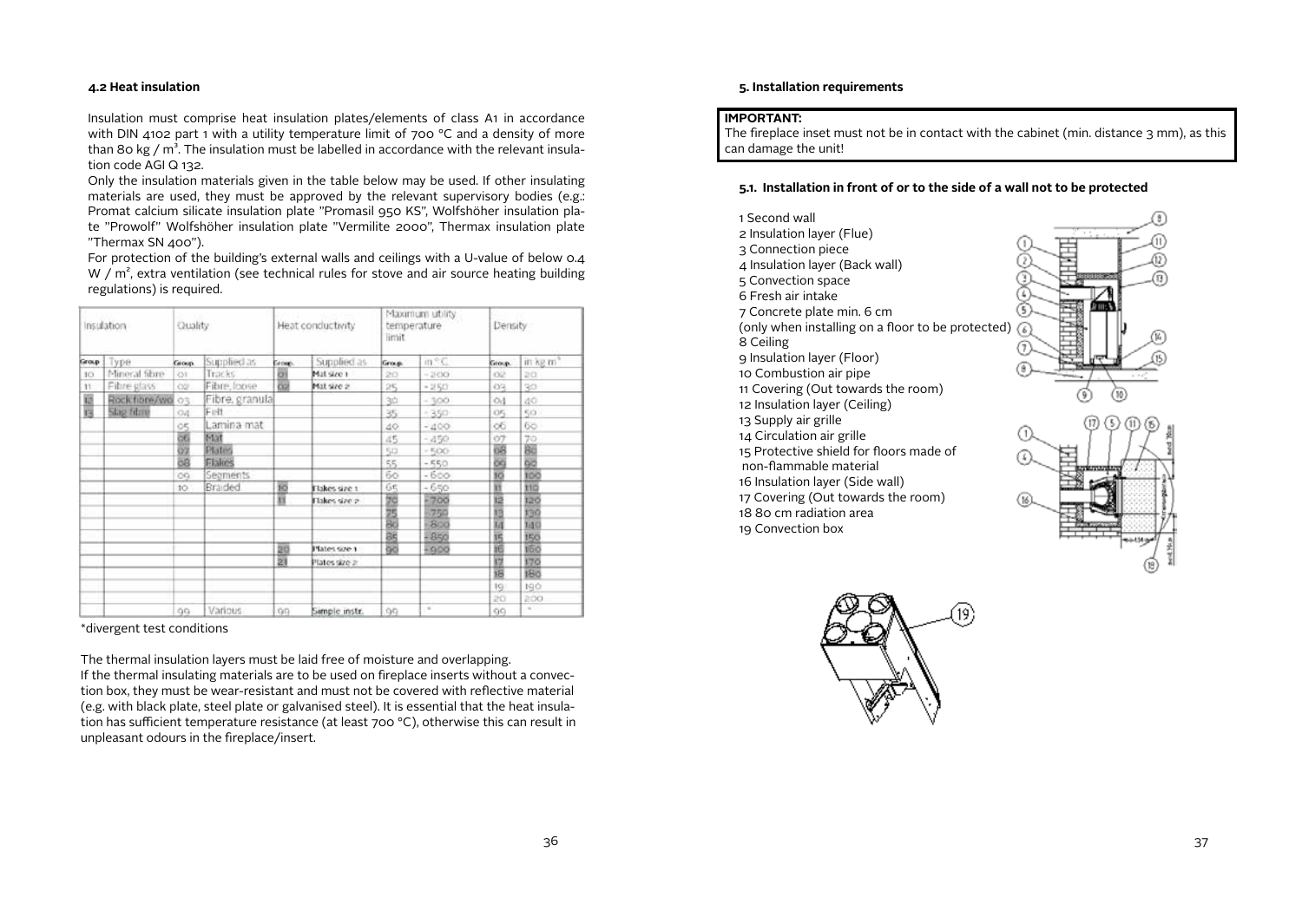## **5.2. Installation in front of or to the side of a wall to be protected**







## **5.3. Convection space**



Without the convection box (accessory), there must be at least 6 cm between the fireplace inset and insulation  $(4.16)$  at the back wall and both sides.

• The convection areas (5) must have heat protection on all surfaces that are not a heat-emitting lining.

• The fireplace walls, floor and ceiling must be clean and resistant to wear (see professional rules for stove and air source heating technology). Otherwise, the insulation must be protected with a wear-resistant material (radiation plate / fireplace inset plate etc.).

## **Convection air supply with convection box**

38 39 All convection air supplies must be made from rigid, non-flammable material. The hot air pipe must be secured to the supply air pipe and air grates (preferably with a metal pipe).

## **5.4. Heat insulation on the side and back wall (All values in accordance with Promasil 950 KS)**

• The front walling (22) and building's wall (20) must be protected with a layer of insulation (4,16) to the back and side of the fireplace. Thermal insulation, see point 3 technical data.

• The lining (11) must also be protected with a layer of insulation. The lining does not need to be protected when the fireplace is designed such that the temperature of the lining's free surfaces and niches for storing wood do not exceed max. 85° C. For surfaces made of mineral material, e.g. tiles, apart from where objects/things are to be stored/place, a max. temperature of 120 °C applies instead of 85 °C. The rise in the maximum permitted temperature from 85 °C to 120 °C applies only to more steep or vertical surfaces of linings made from mineral material. This enables the lining such as heat-emitting tile walls or similar to be extended.

## **5.5. Front walling**

- There must be a 10 cm-thick (measurement C) mineral front walling (22), e.g. Poroton stone, between the insulation ( $\Delta$ ) and wall (20). The front walling must extend at least 20 cm above the connection piece (3).

- Front walling (22) can be avoided if the wall (20) :
- is at least 10 cm thick and
- comprises non-flammable material and
- is not a supporting concrete or steel structure



## **5.6. Protecting the floor**

- Floors (8) made of flammable material must be protected as follows:

- by a concrete plate (6) at least 6 cm (measurement E) thick, taking into account the floor's carrying capacity. An insulation layer (9) must be laid on top (measurement D). For insulation layers see point 3. - technical data.

- Supporting concrete or steel floors (8) must be protected as follows:
- Heat insulation layer (9) min. thickness, see point 3 technical data.

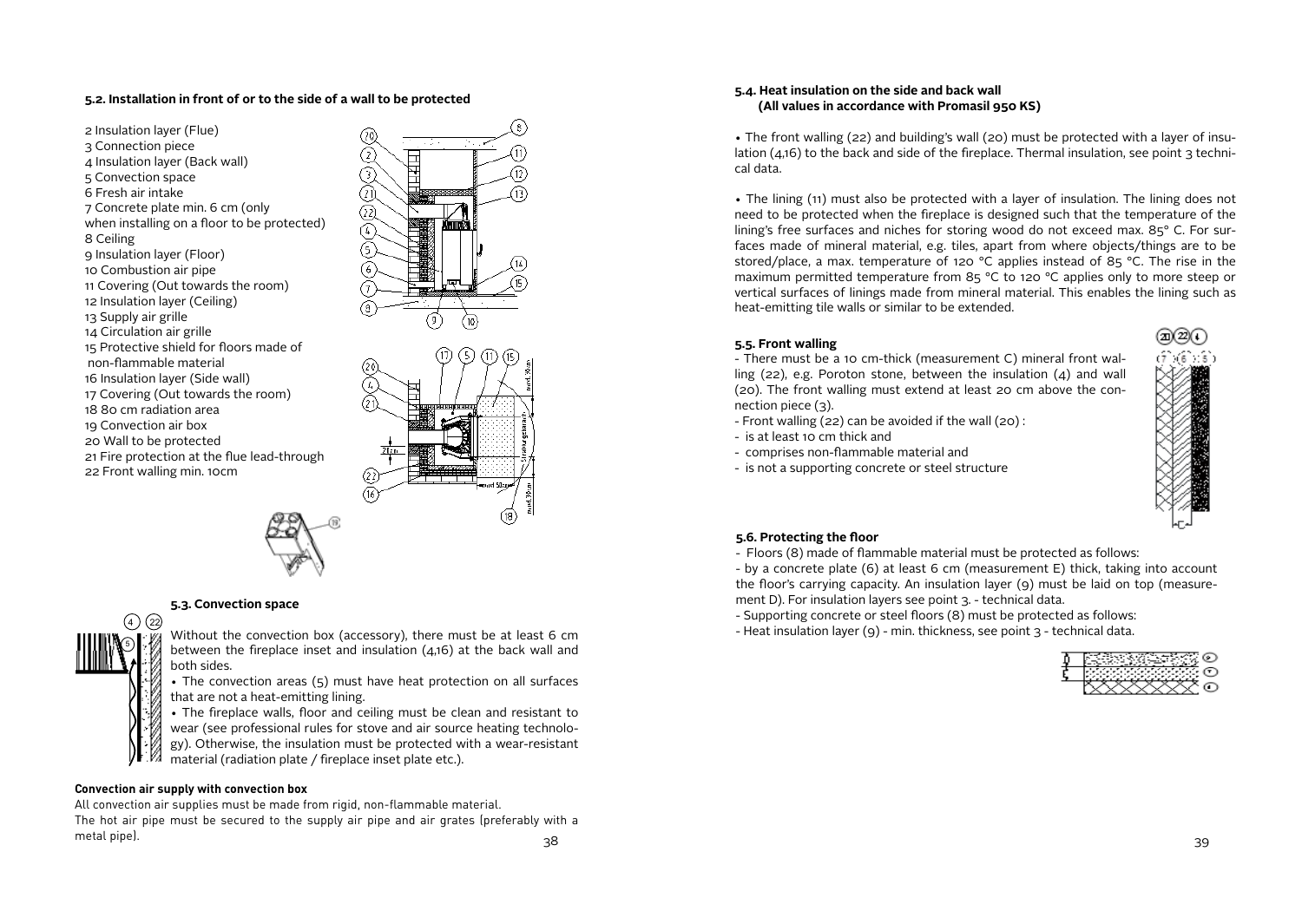## **5.7. Expansion seams**

- There must be NO contact/connection between the inset and the lining (11)! Therefore, all places of contact between the inset and lining must be shielded with a sealing cord (Glass fibre).

The support frame (23) must not rest on the insert or be screwed or welded to it!

## **5.8. Wall lining**

- The lining room-side (11) must be made from non-flammable material to building material class A1, for example brick, ceramic chips, metal and plaster.

## **5.9. Decorative beams**



- Beams (24) in front of the lining (11) and support frame (23) next to the open fireplace are permitted at a distance of at least 1 cm, when: - the beams are not part of the building

- the clearance to the lining (11) is open enough that heat does not accumulate

- the beams are not in the open fireplace's radiation area.

- Direct fastening with heat bridges is not per-

## **5.10. Chimney lining**

- The chimney lining (11) must not be in direct contact with the fireplace insert. It must be self-supporting. The manufacturers offer various support frames for this purpose  $(23)$ .

## **5.11. Convection air supply**



- The cross-section of the air inlet (14) and air outlet guide must each be at least 700 cm².

- It must not be possible to close off at least 200 cm² of the air inlet and air outlet opening.

- There must not be any flammable building material, e.g. wood ceiling or furniture, within a distance of 30 cm of the side of the air outlet and 50 cm above the air outlet (13).

## **5.12. Ceiling above the Insert**



- If the cavity above the fireplace inset reaches up to the ceiling (8), it must be protected, if:

- it consists of flammable material,

- there is a supporting element in the building.

Insulation (G) must be installed to local/national requirements/ standards (11).

## **5.13. Floor in front of the inset**

- The floor in front of the inset must comprise a non-flammable material. The minimum dimension for the area is:

## **In front:**

**- t**he distance between the floor and lower edge of the combustion chamber plus 30 cm, however at least 50 cm.

## **To the sides:**

- the distance between the floor and lower edge of the combustion chamber plus 30 cm, however at least 30 cm.

## **5.14. Fire safety in the radiation area**

- There must be a safety distance to flammable material on each side of and above the inset's door of at least 80 cm. If ventilated radiation protection is present on each side, a distance of 40 cm is enough.

## **5.15. Fire safety outside the radiation area**

There must be a distance of at least 5 cm between the inset's outer wall and flammable material such as furniture or other flammable materials. There must be sufficient odour flow-through in this gap to prevent any unpleasant odours. Building materials that comprise only a small part of the inset's lining, such as floor, wall lining, and insulation on the ceiling/walls, can be fitted directly around the inset's lining.

## **5.16. Electrical cables**

The walls and ceiling near to the inset must not contain electrical wires!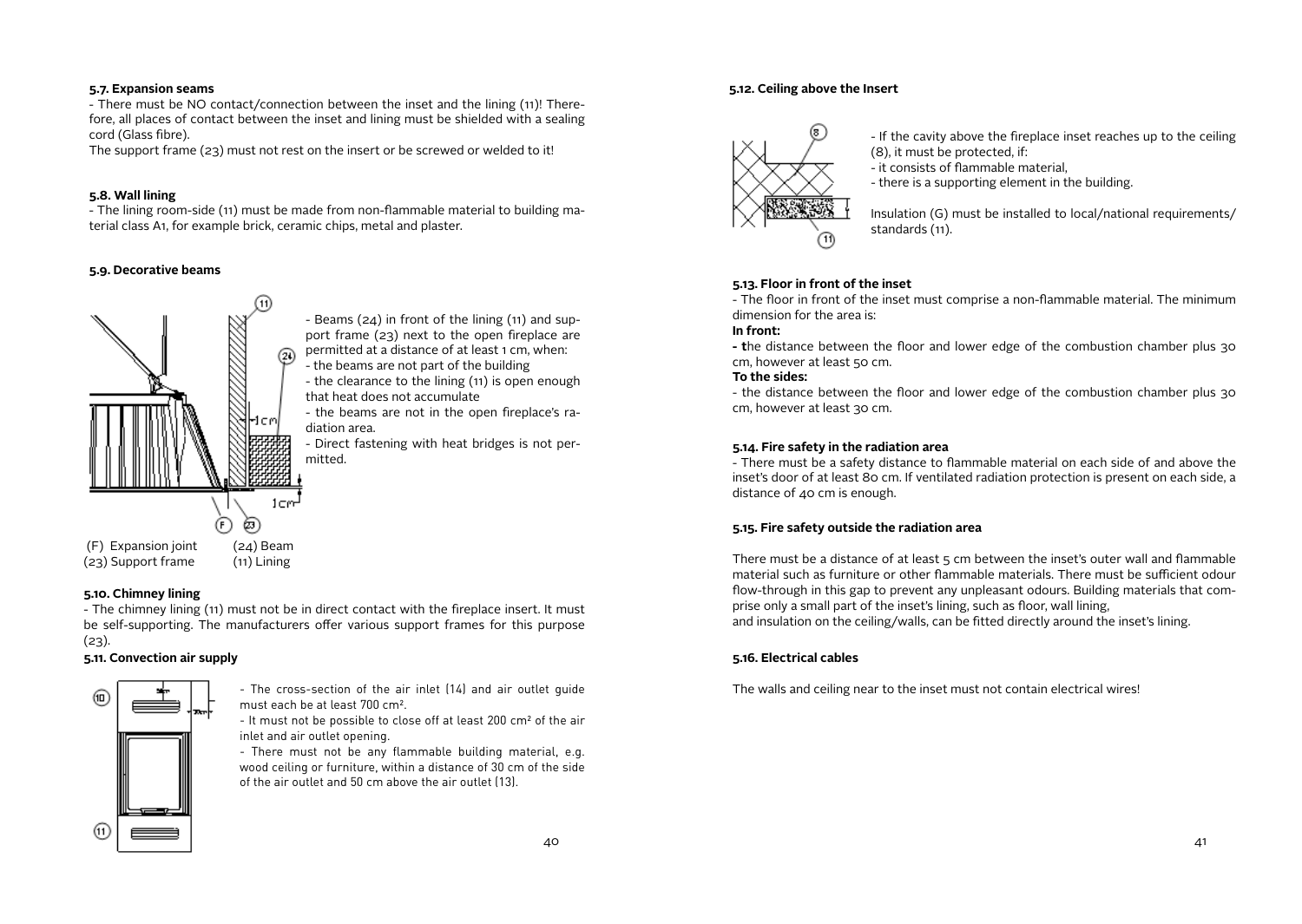## **6. Information on maintenance/repair**

## **6.1. Folding door inset - Fitting the door**



## **Converting the opening from right to left-sided**

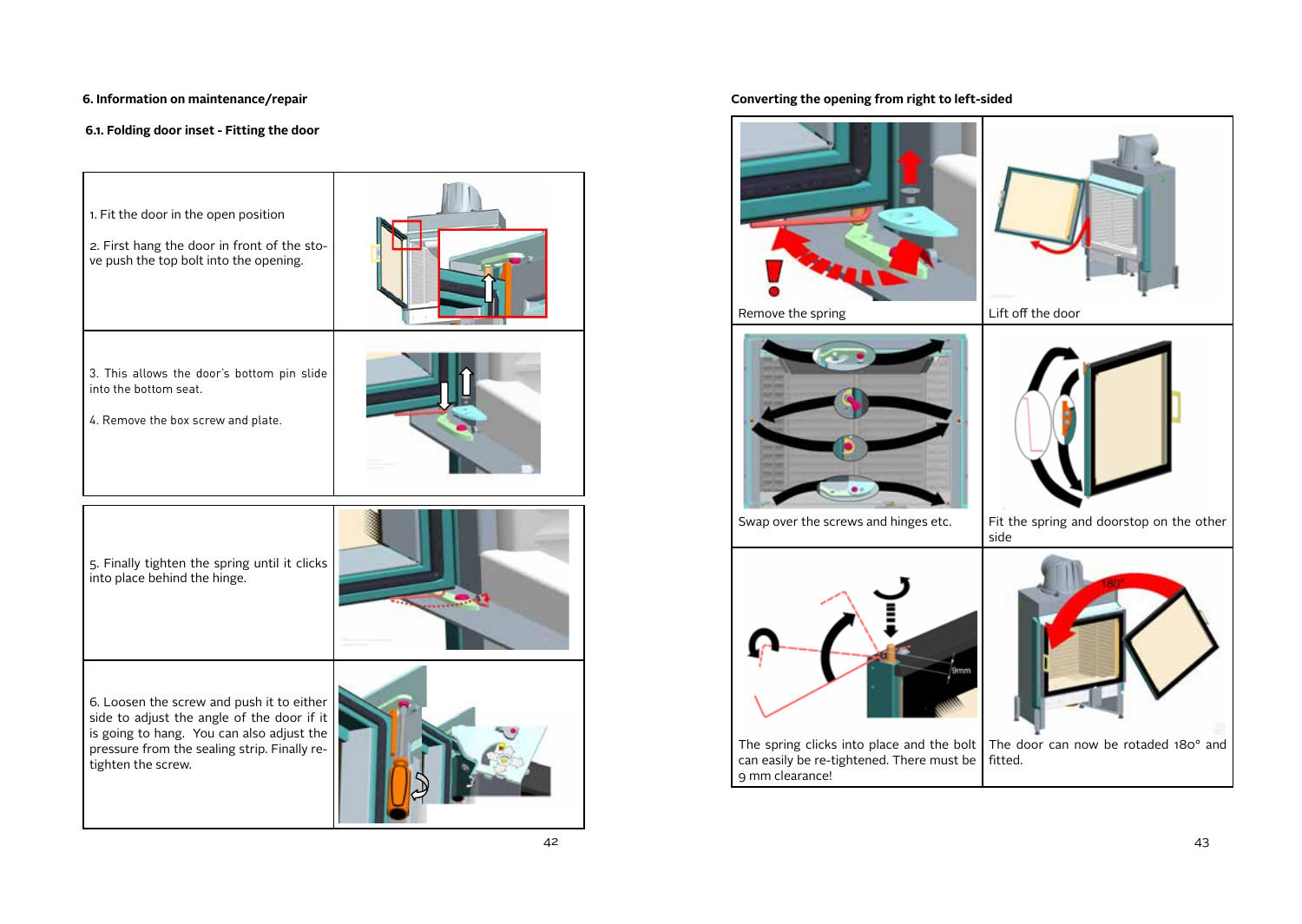## **6.2. Sliding door inserts - Fitting the door**

(Fitting the door in the reverse order)

# $1.1<sup>2</sup>$  $(2.)$ Lock the door's hoisting mechanism. Unlock the swing fittings.



## **6.3 Converting the radiation frame to right opening of the door**

**IMPORTANT:** The radiation frame must be rotaded 180° in the door (the horizontal part must always be at the bottom), otherwise this can affect the secondary air supply, which impars combustion and can cause soot to form on the glass

## **For fireplace insets S100, S101, S120, S121 and S122**



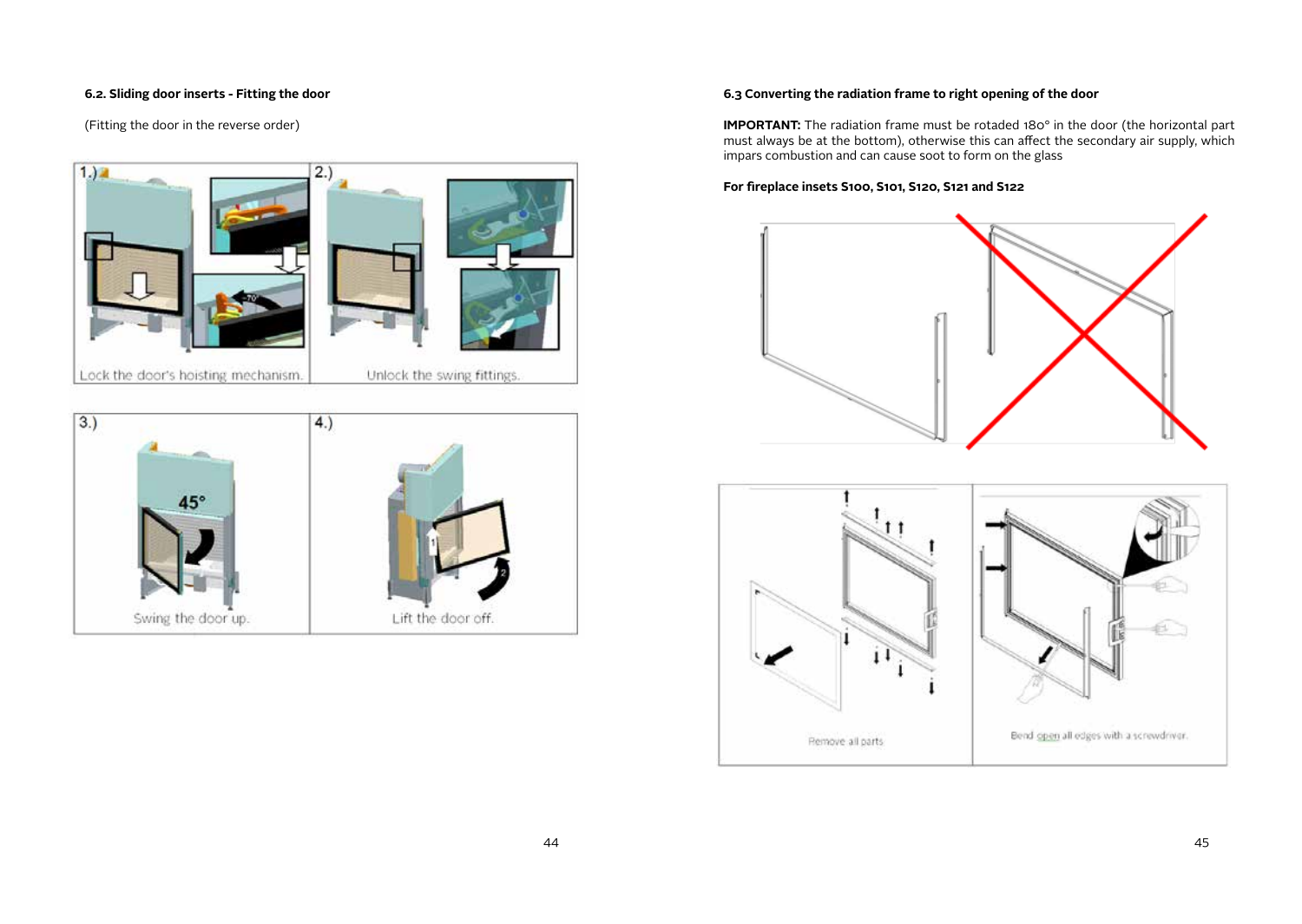

For insert Morsø S140





## **6.3. Type plate location**

The type plate can be found under the middle stone in the base of the stove (or under the ash drawer).